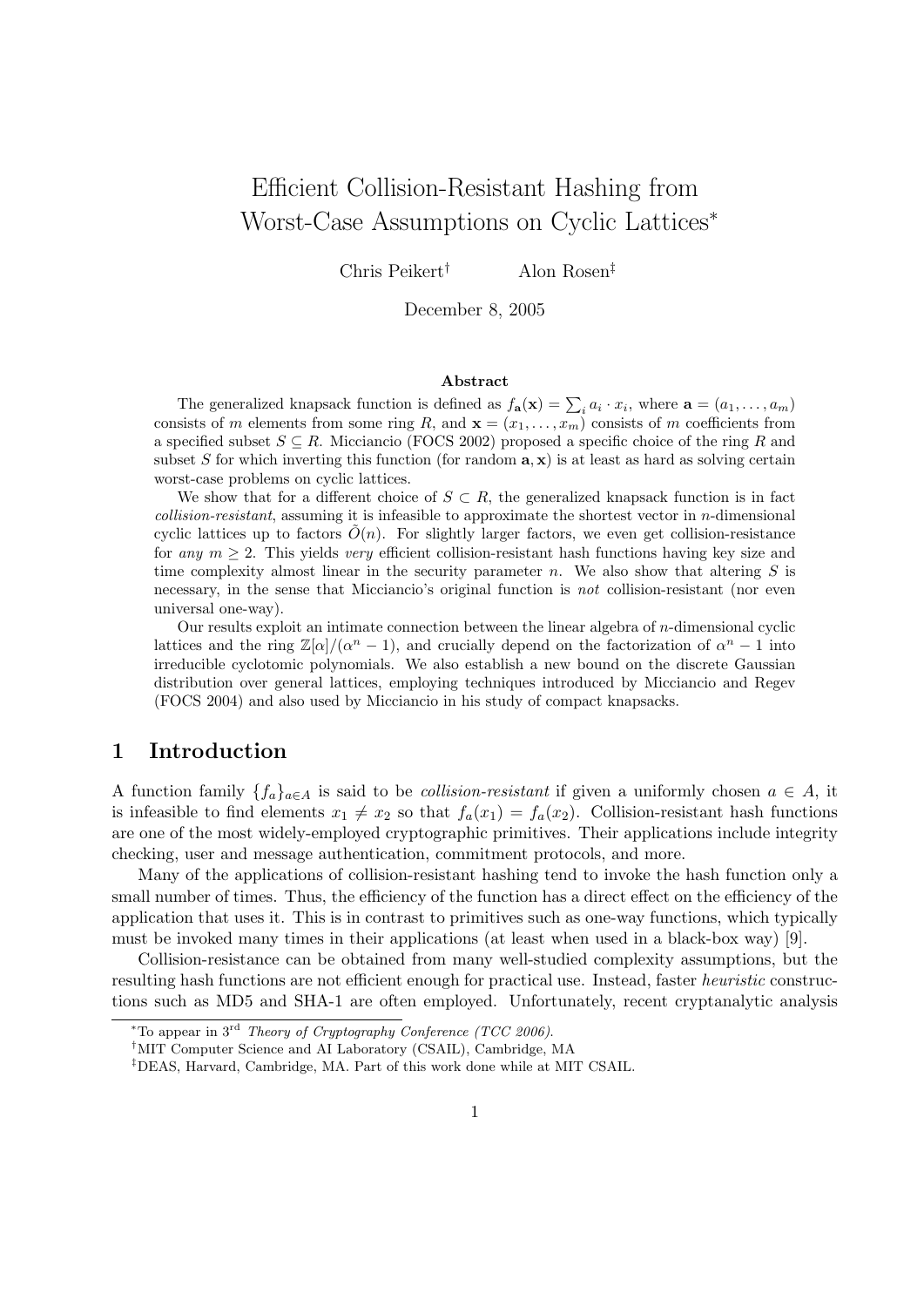of many popular hash functions casts doubt on the heuristic approach [22, 21]. This presents the theoretical community with a great opportunity and challenge: propose a practical hash function with *rigorous* security guarantees.

In this paper we present an *efficient* collision-resistant hash function whose security is based on a well-defined and plausible complexity assumption.

#### 1.1 Generalized Knapsacks

Our constructions are based on a generalization of the well-known knapsack function. For a ring R, key  $\mathbf{a} = (a_1, \ldots, a_m) \in R^m$ , and input  $\mathbf{x} = (x_1, \ldots, x_m)$ , the generalized knapsack function is defined as

$$
f_{\mathbf{a}}(\mathbf{x}) = \sum_{i=1}^{m} a_i \cdot x_i,
$$

where each  $x_i$  is restricted to some large subset  $S \subseteq R$ . This generalization was proposed by Micciancio, who suggested a specific choice of the ring R and subset S for which inverting the function (for random  $\mathbf{a}, \mathbf{x}$ ) is at least as hard as solving certain worst-case problems on *cyclic* lattices [14].

Knapsacks have a long and infamous history in cryptography; we refer the interested reader to Micciancio's account of various knapsack proposals and their cryptanalysis [14]. The bottom line is that even though many knapsack systems have been broken heuristically, there is still no asymptotically-efficient attack on the general function.

Micciancio's result might be viewed as an indication that knapsack functions (or at least, some version of them) are secure after all. In this paper, we continue Micciancio's line of study, and show that, for a different choice of  $S \subset R$ , the generalized knapsack function can enjoy even stronger cryptographic properties.

#### 1.2 Lattices, Hardness, and Cryptography

Lattices are a great source of cryptographic hardness. First of all, lattices have been subject to hundreds of years of mathematical scrutiny, which lends support to conjectures on the computational hardness of problems related to lattices. Indeed, many lattice problems are NP-hard to approximate for small factors, e.g. the closest vector [20, 4, 7] and shortest vector problems [2, 5, 15, 12].

Secondly, lattices admit *worst-case* to *average-case* reductions. In his groundbreaking result, Ajtai first constructed a one-way function [1], which was later observed to also be collisionresistant [10]. Public-key cryptosystems [11, 3, 18, 19] soon followed, based on presumably stronger worst-case assumptions. As a bonus, these constructions tended to be asymptotically more efficient than those based on, e.g., modular exponentiation.

An interesting special case is presented by cyclic lattices. A lattice  $\Lambda$  is said to be cyclic if for any vector  $\mathbf{x} \in \Lambda$ , its cyclic rotation also belongs to  $\Lambda$ . The cyclic rotation of  $\mathbf{x} = (x_0, \ldots, x_{n-1})^T \in \mathbb{R}^n$ is defined as  $(x_{n-1}, x_0, \ldots, x_{n-2})^T$ .

Micciancio's work [14] opened the door to the use of cyclic lattices as a new source of hardness assumptions, and motivates their study from a computational perspective. Currently no hardness results are known for problems on cyclic lattices (even in their exact versions), and the additional structure may indeed reduce the underlying hardness. However, state-of-the-art lattice algorithms appear not to benefit from cyclicity, and it seems reasonable to conjecture that standard problems on cyclic lattices are intractable, at least for small approximation factors.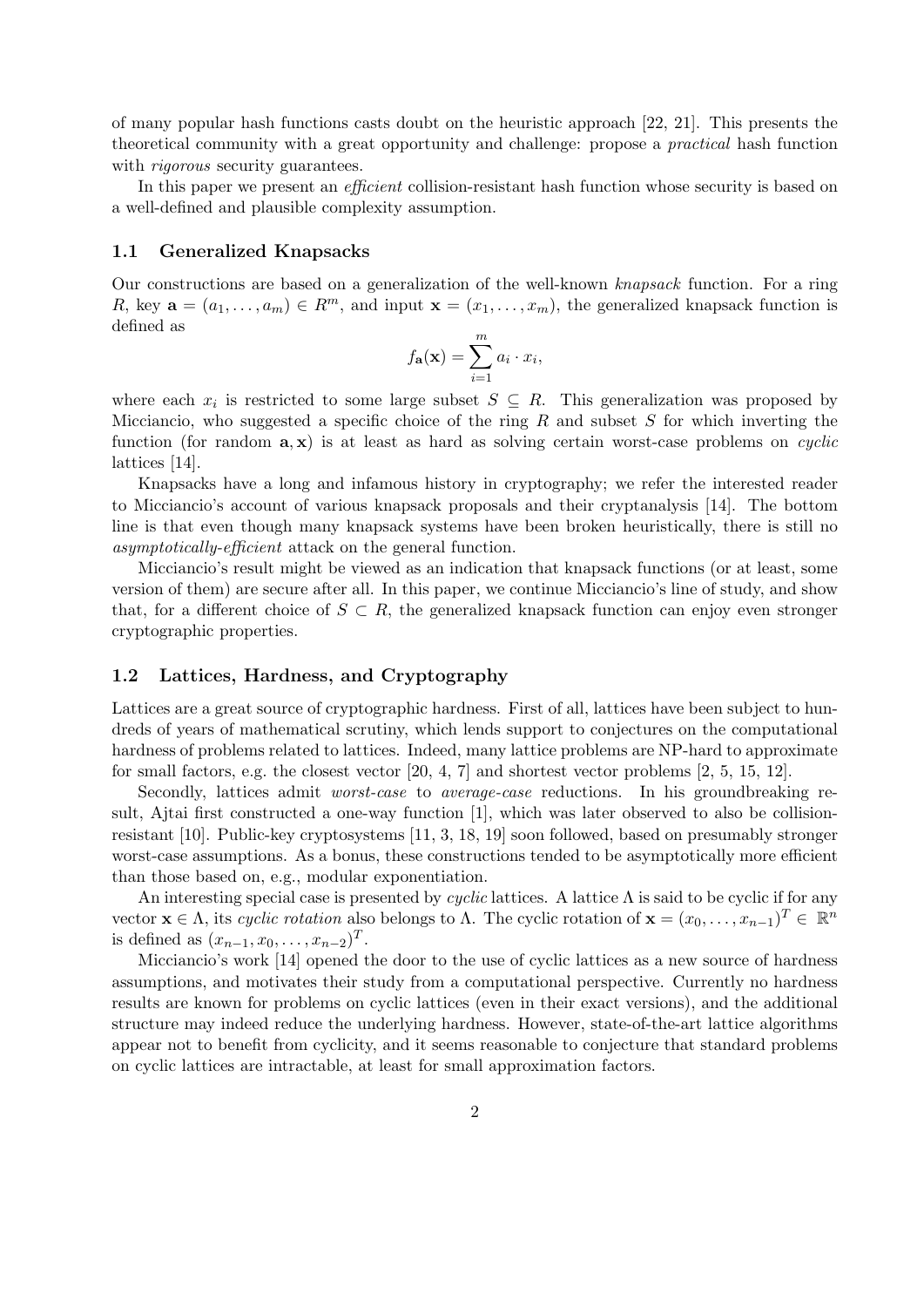#### 1.3 Our Results

Our main result is that certain instantiations of the generalized knapsack function are collisionresistant, assuming it is infeasible to approximate the shortest vector in cyclic lattices up to factors  $\tilde{O}(n)$  almost linear in the dimension n.

Assuming hardness for slightly larger approximation factors  $n^{1+\epsilon}$ , our functions remain secure even when  $m$  is taken to be a *constant*. The functions have key size almost linear in the security parameter n and can be evaluated with  $m$  Fast Fourier Transform operations, making them potentially practical. To motivate our choice of knapsack function, we also show that Micciancio's original one-way function is not collision-resistant, nor even universal one-way.

In the course of proving our main results, we formulate special worst-case problems on cyclic lattices, and relate them to the more standard lattice problems. Most interestingly, we demonstrate that for cyclic lattices of *prime* dimension n, the short *independent* vectors problem SIVP reduces to (a slight variant of) the shortest vector problem SVP with only a factor of 2 loss in approximation (a signit variant or) the shortest vector problem 5 v T with only a factor of 2 loss in approximation factor. For general lattices, the best known reduction loses a  $\sqrt{n}$  factor [16]; furthermore, that reduction performs manipulations on its input lattice that can destroy the cyclicity property. Hence our reduction can be seen as the first connection between SIVP and SVP on cyclic lattices.

Finally, in using the Gaussian techniques of [17], we also establish a new bound on the discrete Gaussian distribution over general lattices, which may be of independent interest.

#### 1.4 Techniques and Ideas

The overarching theme of our paper is the tight relationship shared by cyclic lattices, the algebra of polynomials modulo  $(\alpha^n - 1)$ , and linear algebra in  $\mathbb{R}^n$ .

Cyclic lattices are closed under cyclic convolution with integer vectors. Furthermore, the lattice points naturally correspond to polynomials in  $\mathbb{Z}[\alpha]/(\alpha^n - 1)$ . Because convolution is equivalent to polynomial multiplication in  $\mathbb{Z}[\alpha]/(\alpha^n - 1)$ , this implies that integer cyclic lattices are isomorphic to *ideals* in  $\mathbb{Z}[\alpha]/(\alpha^n - 1)$ .

The divisors of  $(\alpha^n - 1)$  in  $\mathbb{Z}[\alpha]$  correspond to special *cyclotomic* linear subspaces of  $\mathbb{R}^n$ . These subspaces admit a natural partitioning into complementary pairs of orthogonal subspaces. Even more importantly, the subspaces are closed under *cyclic rotation* of vector coordinates, and under certain other conditions, these rotations are linearly independent. These facts imply a new connection between the SIVP and SVP problems in cyclic lattices.

The security of our knapsack function comes from using all this structure to impose an algebraic restriction on the function domain. Looking ahead to the security reduction, this restriction ensures that collisions in the function are very likely to yield "useful" and short lattice points in a desired subspace.

#### 1.5 Comparison with Related Work

This work takes its inspiration from, and is most similar to, Micciancio's work on cyclic lattices [14]. However, while our knapsack function is very similar to Micciancio's, the reduction used to establish collision-resistance differs in many significant ways. First of all, Micciancio's function is proven to be one-way, while ours is collision-resistant. On the other hand, Micciancio relies on a presumably weaker worst-case assumption than we do. Our stronger assumption, combined with our algebraic view of cyclic lattices, makes our security reduction tighter and conceptually simpler.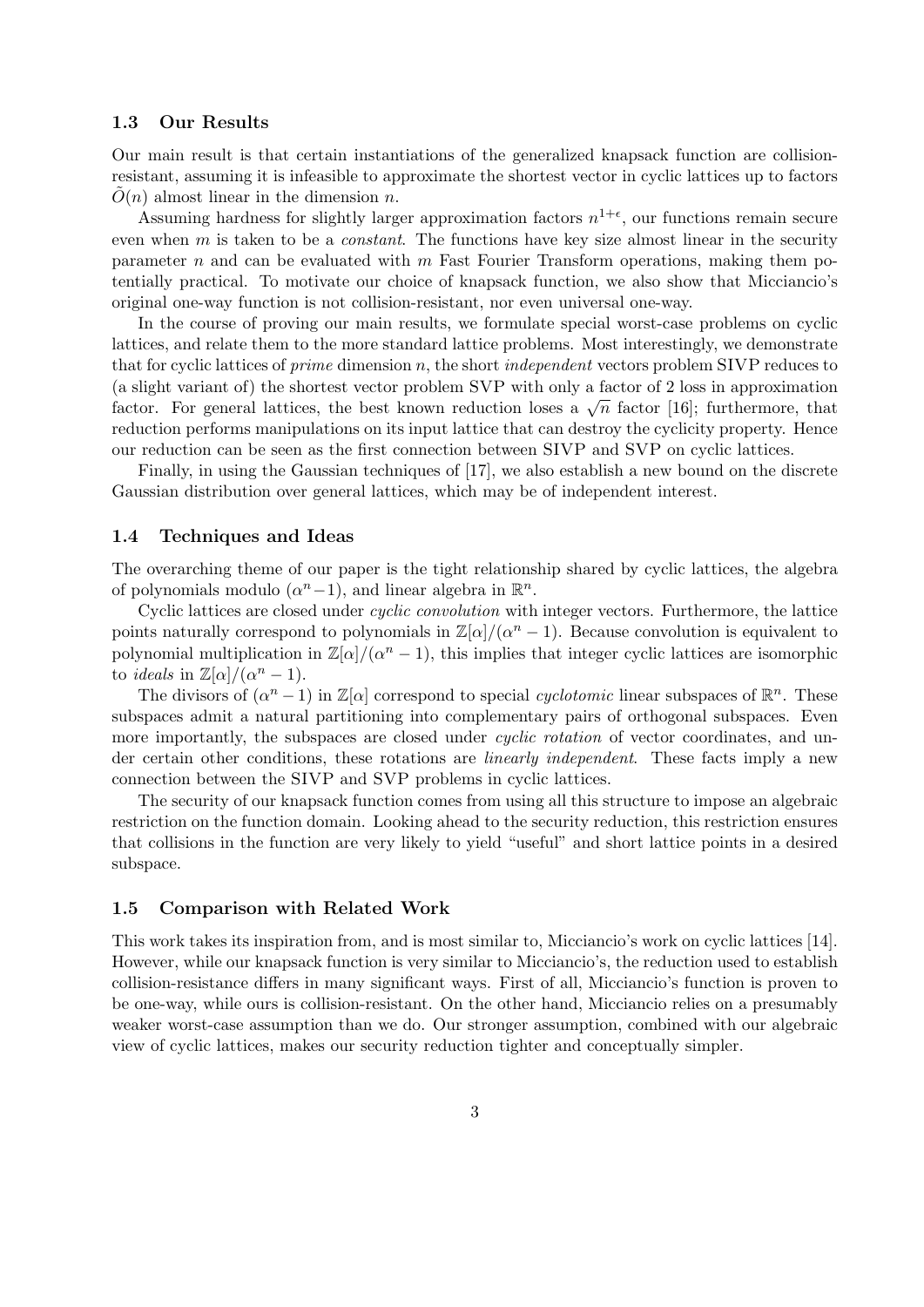|                        | Security    | Efficiency     | Lattice Class | Assumption | Approx. Factor     |
|------------------------|-------------|----------------|---------------|------------|--------------------|
| Ajtai $[1]$            | <b>CRHF</b> | $O(n^2)$       | General       | SVP etc.   | $\mathrm{poly}(n)$ |
| Cai, Nerurkar [6]      | <b>CRHF</b> | $O(n^2)$       | General       | SVP etc.   | $n^{4+\epsilon}$   |
| Micciancio [14]        | <b>OWF</b>  | $\tilde{O}(n)$ | Cyclic        | GDD        | $n^{1+\epsilon}$   |
| Micciancio, Regev [17] | <b>CRHF</b> | $O(n^2)$       | General       | SVP etc.   | $\tilde{O}(n)$     |
| This work              | $\rm CRHF$  | $\tilde{O}(n)$ | Cyclic        | SVP etc.   | $\tilde{O}(n)$     |

Figure 1: Comparison of results in lattice-based cryptographic functions with worst-case to averagecase security reductions, to date. "Efficiency" means the key size and computation time, as a function of the lattice dimension n. "Security" denotes the function's main cryptographic property.

Figure 1 gives a comparison of our work with other major results in worst-case to averagecase reductions, in chronological order. Important considerations in these works include: provable security properties of the cryptographic function, efficiency of that function, class of lattice on which the function is based, type of worst-case problem that is assumed to be hard for that class of lattice, and its hardness of approximation factor. Our work compares very favorably in many of these considerations, at the cost of a qualitatively stronger assumption.

The actual worst-case assumption underlying our hash function is that SVP is hard on cyclic lattices for all sufficiently large *prime* dimensions  $n$ . Therefore, the discovery of an efficient algorithm for SVP on, say, all even dimensions would have no immediate effect on the security of our hash function. Conveniently, the *concrete* hardness of the cyclic lattice problems we study appears to be greatest when the dimension is prime! More specifically: problems in composite dimensions n seem to reduce to problems in the smaller prime (or prime-power) dimensions dividing n.

In an independent and concurrent work, Lyubashevsky and Micciancio [13] have obtained exceedingly similar results, but expressed in different mathematical language. In particular, by making many of the same algebraic insights, they construct collision-resistant hash functions with nearly identical parameters, based on a worst-case hardness assumption that can be shown to be equivalent to ours. They also present a more general algebraic framework for constructing hash functions, which can be related to problems in algebraic number theory. Due to its generality, their framework may have the potential to admit better constructions, though its current best application essentially matches ours.

# 2 Preliminaries

In this section we present basic definitions and results about statistical distance, hash functions, cyclic lattices, cyclotomic polynomials and Gaussian probability distributions. In many places we follow [17] almost verbatim.

For any real  $a \geq 0$ , |a| denotes the largest integer not greater than a and |a| denotes the closest integer to a (i.e.,  $|a| = |a + 1/2|$ ). For any reals  $a, b \ge 0$ ,  $[a, b]$  denotes the set of all reals  $a \leq r < b$ . The uniform probability distribution over a set S is denoted  $U(S)$ . We let I denote  $U([0,1))$ . A function  $f(n)$  is said to be negligible (denoted  $f(n) = n^{-\omega(1)}$ ) if for every  $c > 0$  there exists an  $n_0$  such that  $|f(n)| < 1/n^c$  for all  $n > n_0$ .

The set of real numbers is denoted by  $\mathbb{R}$ , and the quotient ring of integers modulo a positive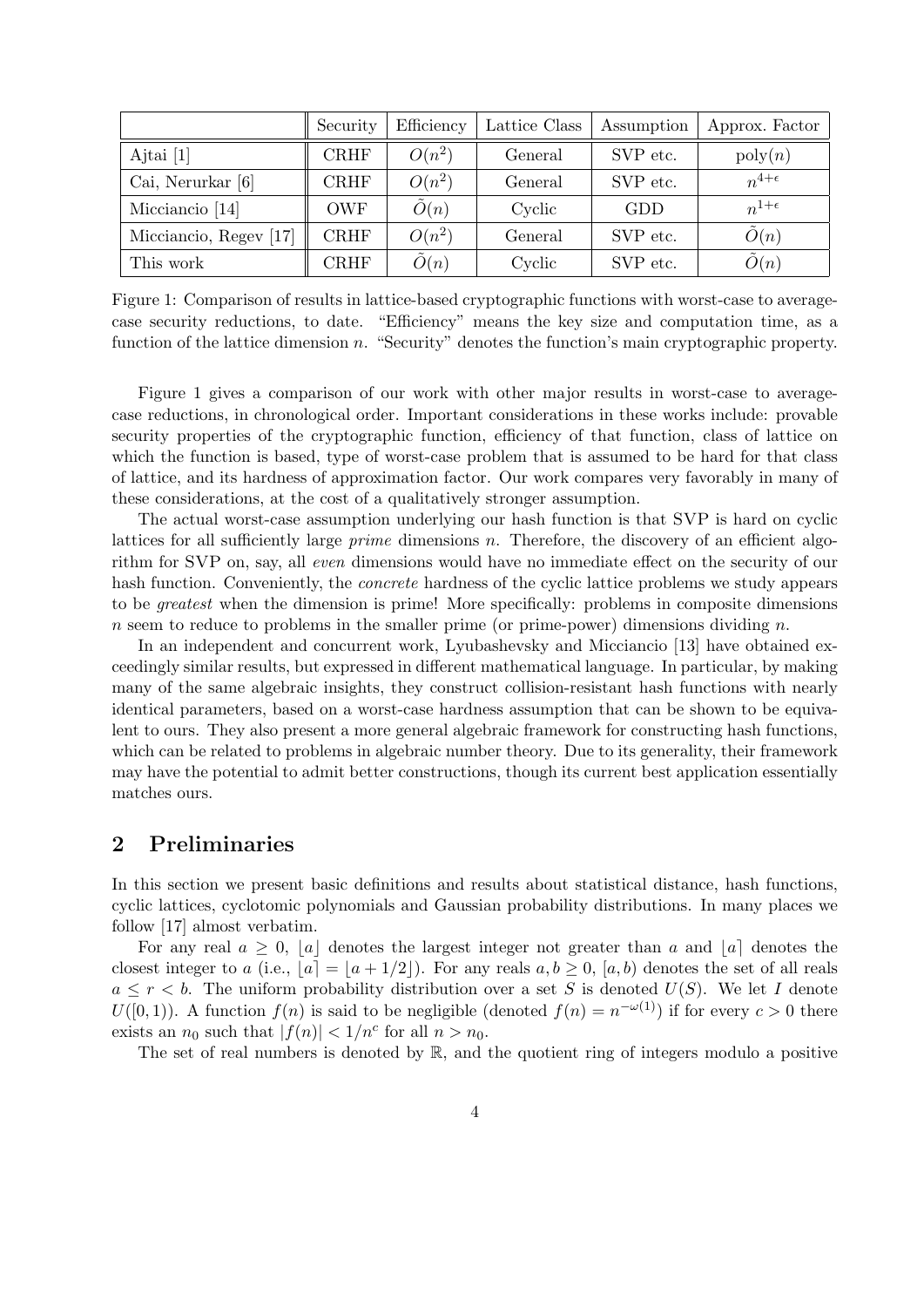integer p is denoted by  $\mathbb{Z}_p$ . For a value  $v \in \mathbb{Z}_p$ , |v| denotes the absolute value of the unique integer  $r \in (-p/2, p/2]$  representing v's residue class. We use bold lower case letters (e.g., x) to denote vectors and bold upper case letters  $(e.g., A)$  to denote matrices. Vectors are represented as columns and we use  $(\cdot)^T$  to denote matrix transposition. We adopt the convention that vector indices are zero-based, i.e. for  $\mathbf{x} \in \mathbb{R}^n$  we write  $\mathbf{x} = (x_0, \dots, x_{n-1})^T$ . The *i*th coordinate of **x** is denoted  $x_i$  or  $(\mathbf{x})_i$ , depending on context. The *Euclidean norm* of a vector **x** (in either  $\mathbb{R}^n$  or  $\mathbb{Z}_p^n$ ) is the quantity  $\|\mathbf{x}\| = (\sum_i |x_i|^2)^{1/2}$ . The Euclidean norm of a matrix  $\mathbf{S} = (\mathbf{s}_1, \dots, \mathbf{s}_t)$  is  $\|\mathbf{S}\| = \max_i \|\mathbf{s}_i\|$ . Other norms used in this paper (for vectors in either  $\mathbb{R}^n$  or  $\mathbb{Z}_p^n$ ) are the  $\ell_1$  norm  $\|\mathbf{x}\|_1 = \sum_i |x_i|$  and the  $\ell_{\infty}$  norm  $\|\mathbf{x}\|_{\infty} = \max_i |x_i|$ , which are similarly extended to matrices. These norms are related through the following inequalities, valid for any *n*-dimensional vector  $\mathbf{x} \in \mathbb{R}^n$ :

$$
\begin{array}{rcl}\n\|\mathbf{x}\| & \leq & \|\mathbf{x}\|_1 & \leq & \sqrt{n} \|\mathbf{x}\| \\
\|\mathbf{x}\|_{\infty} & \leq & \|\mathbf{x}\| & \leq & \sqrt{n} \|\mathbf{x}\|_{\infty}\n\end{array}
$$

We use standard definitions of statistical distance  $\Delta(X, Y)$  between two random (discrete or continuous) variables  $X, Y$ . We also use the standard notions of one-wayness, universal one-wayness, and collision-resistance for function ensembles.

#### 2.1 Lattices

A *lattice* in  $\mathbb{R}^n$  is the set of all integer combinations

$$
\Lambda = \left\{ \sum_{i=1}^{d} c_i \mathbf{b}_i \mid c_i \in \mathbb{Z} \text{ for } 1 \leq i \leq d \right\}
$$

of d linearly independent vectors  $\mathbf{b}_1, \ldots, \mathbf{b}_d \in \mathbb{R}^n$ . We say that the lattice spans the d-dimensional subspace of  $\mathbb{R}^n$  generated by  $\mathbf{b}_1, \ldots, \mathbf{b}_d$ . The set of vectors  $\mathbf{b}_1, \ldots, \mathbf{b}_d$  is called a *basis* for the lattice, which can be written in matrix form as  $\mathbf{B} = [\mathbf{b}_1 | \cdots | \mathbf{b}_d]$  with the basis vectors as columns. The lattice generated by **B** is denoted  $\mathcal{L}(\mathbf{B})$ . For any basis **B**, we define the *fundamental parallelepiped*  $\mathcal{P}(\mathbf{B}) = \{ \mathbf{B} \cdot \mathbf{x} : \forall i, 0 \leq x_i < 1 \}.$ 

The minimum distance  $\lambda_1(\Lambda)$  of a lattice  $\Lambda$  is the length of the shortest nonzero lattice vector:  $\lambda_1(\Lambda) = \min_{0 \leq x \in \Lambda} ||x||$ . More generally, the *i*th successive minimum  $\lambda_i(\Lambda)$  is the smallest radius r such that the closed ball  $\overline{\mathcal{B}}(r) = \{x : ||x|| \leq r\}$  contains i linearly independent lattice vectors.

Let H be a subspace of  $\mathbb{R}^n$  and let  $\Lambda$  be a lattice that spans H. Then we define the *dual lattice*  $\Lambda^* = \{ \mathbf{x} \in H \mid \forall \ \mathbf{v} \in \Lambda, \langle \mathbf{x}, \mathbf{v} \rangle \in \mathbb{Z} \}.$ 

Cyclic lattices and convolution. For any  $\mathbf{x} = (x_0, \dots, x_{n-1})^T \in \mathbb{R}^n$ , define the *rotation of* **x**, denoted as rot(**x**), to be the vector  $(x_{n-1}, x_0, \ldots, x_{n-2})^T$ ; similarly  $\text{rot}^i(\mathbf{x}) = \text{rot}(\cdots \text{rot}(\mathbf{x}) \cdots)$  is defined to be the rotation of x, taken i times. A lattice  $\Lambda$  is cyclic if for all  $\mathbf{x} \in \Lambda$ , rot $(\mathbf{x}) \in \Lambda$ . For any integer  $d \geq 1$ , define the *rotation matrix* Rot<sup> $d$ </sup>(**x**) to be the matrix  $[\mathbf{x} | \text{rot}(\mathbf{x}) | \cdots | \text{rot}^{d-1}(\mathbf{x})]$ .  $(\text{Rot}^n(\mathbf{x})$  is known as the *circulant matrix* of **x**.)

For any ring R, the (cyclic) convolution product of  $\mathbf{x}, \mathbf{y} \in R^n$  is the vector  $\mathbf{x} \otimes \mathbf{y} = \text{Rot}^n(\mathbf{x}) \cdot \mathbf{y}$ , with entries

$$
(\mathbf{x} \otimes \mathbf{y})_k = \sum_{i+j=k \bmod n} x_i \cdot y_j.
$$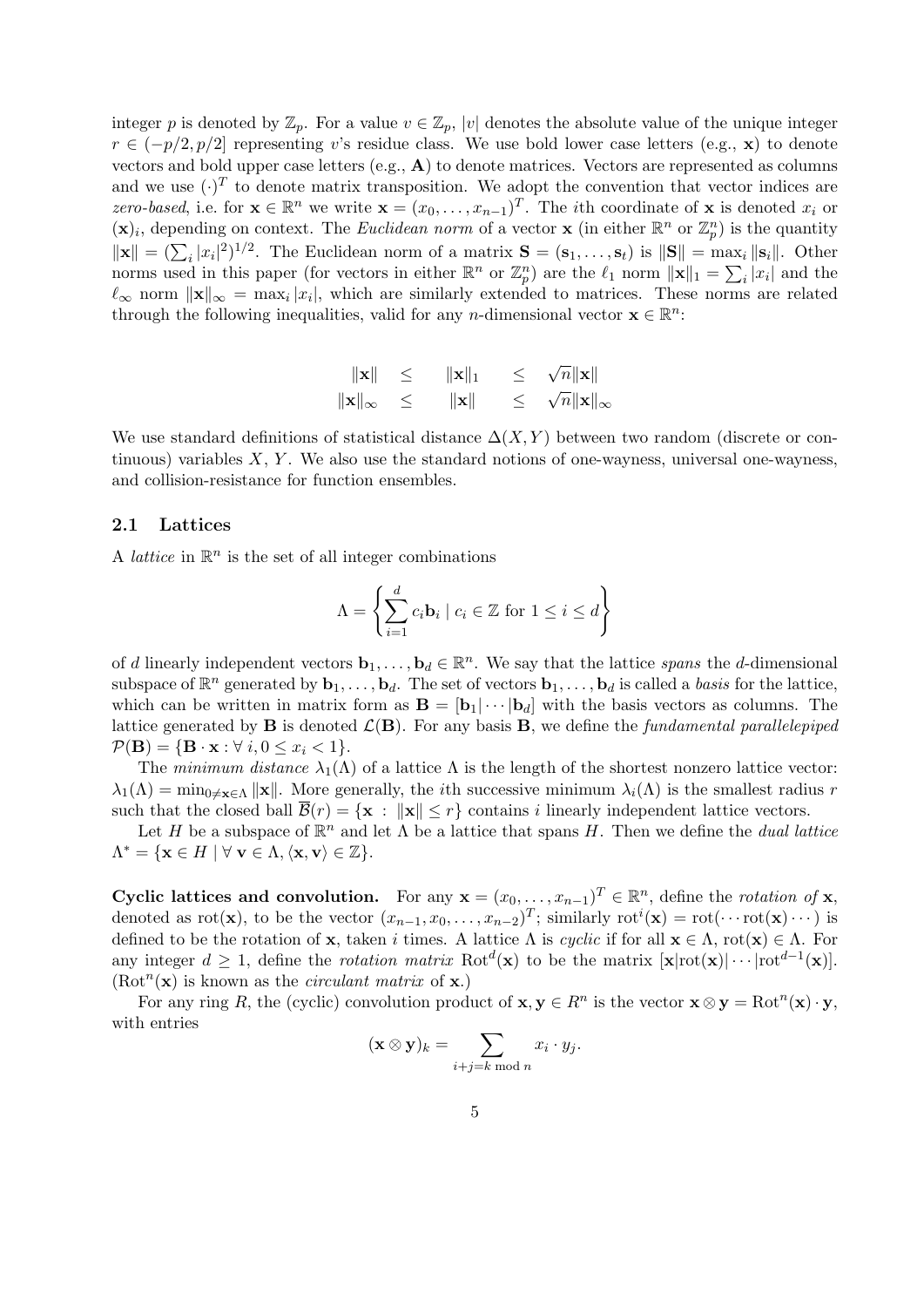Observe that in a cyclic lattice  $\Lambda$ , the convolution of any  $\mathbf{x} \in \Lambda$  with any integer vector  $\mathbf{y} \in \mathbb{Z}^n$  is also in the lattice:  $\mathbf{x} \otimes \mathbf{y} \in \Lambda$ . This is because all the columns of  $Rot^{n}(\mathbf{x})$  are in  $\Lambda$ , and any integer combination of points in  $\Lambda$  is also in  $\Lambda$ .

The convolution product is commutative, associative, and distributive over vector addition; also, it satisfies the following inequalities, valid for any *n*-dimensional vectors  $\mathbf{x}, \mathbf{y} \in \mathbb{R}^n$ :

$$
\|\mathbf{x} \otimes \mathbf{y}\|_{\infty} \leq \|\mathbf{x}\| \cdot \|\mathbf{y}\|
$$
  

$$
\|\mathbf{x} \otimes \mathbf{y}\|_{\infty} \leq \|\mathbf{x}\|_1 \cdot \|\mathbf{y}\|_{\infty}
$$

## 2.2 Polynomial Rings and Linear Algebra

Convolution and polynomial multiplication are intimately related. Specifically, for any ring  $R$ , we identify an element  $(x_0, \ldots, x_{n-1}) = \mathbf{x} \in \mathbb{R}^n$  with the polynomial  $\mathbf{x}(\alpha) \in R[\alpha]/(\alpha^n - 1)$  defined as  $\mathbf{x}(\alpha) = x_0 + x_1 \alpha + \ldots + x_{n-1} \alpha^{n-1}$ . Then it is easy to show that for any  $\mathbf{x}, \mathbf{y} \in \mathbb{R}^n$ ,  $\mathbf{x} \otimes \mathbf{y}$  is identified with  $\mathbf{x}(\alpha) \cdot \mathbf{y}(\alpha) \in R[\alpha]/(\alpha^n - 1)$ . In words, convolution of two vectors is equivalent to taking the product of their polynomials modulo  $\alpha^{n} - 1$ . Throughout the paper, we will switch between vector and polynomial notation as is convenient.

In the following lemma, we relate the algebra of  $\mathbb{R}[\alpha]/(\alpha^n - 1)$  to the linear algebra of  $\mathbb{R}^n$ .

**Lemma 2.1.** Let  $\mathbf{a}, \mathbf{b} \in \mathbb{R}^n$  with  $\mathbf{a}(\alpha) \cdot \mathbf{b}(\alpha) = 0 \mod (\alpha^n - 1)$ . Then  $\langle \mathbf{a}, \mathbf{b} \rangle = 0$ .

*Proof.* Let **F** be the  $n \times n$  matrix with (zero-indexed) entries given by

$$
(\mathbf{F})_{j,k} = \frac{e^{2\pi i jk/n}}{\sqrt{n}} = \frac{\omega^{jk}}{\sqrt{n}},
$$

where  $\omega$  is the principal nth root of unity (**F** is known as a *Fourier matrix*). It is well-known that **F** is a unitary matrix, so  $\langle \mathbf{a}, \mathbf{b} \rangle = \langle \mathbf{Fa}, \mathbf{Fb} \rangle$ . By definition,  $(\mathbf{Fa})_i = \mathbf{a}(\omega^i) / \sqrt{n}$  and  $(\mathbf{Fb})_i = \mathbf{b}(\omega^i) / \sqrt{n}$ . Now because  $\mathbf{a}(\alpha)\mathbf{b}(\alpha)$  is divisible by  $\alpha^n - 1$ , then  $\mathbf{a}(\omega^i) \cdot \mathbf{b}(\omega^i) = 0$  (in  $\mathbb{C}$ ) for every *i*. Therefore

$$
\langle \mathbf{a}, \mathbf{b} \rangle = \langle \mathbf{F} \mathbf{a}, \mathbf{F} \mathbf{b} \rangle = \frac{1}{n} \sum_{i=1}^{n} \mathbf{a}(\omega^{i}) \mathbf{b}(\omega^{i}) = 0.
$$

In the polynomial ring  $\mathbb{Z}[\alpha], (\alpha^{n} - 1)$  has a special structure: it uniquely factors into the product of cyclotomic polynomials (see e.g. [8] for a detailed treatment). For integer  $k \ge 1$ , the kth cyclotomic polynomial  $\Phi_k(\alpha)$  is defined:

$$
\Phi_k(\alpha) = \prod_{\substack{1 \le c \le k \\ (c,k)=1}} (\alpha - e^{2\pi i c/k}),
$$

where  $(c, k)$  denotes the greatest common divisor of c and k. The cyclotomic polynomial  $\Phi_k(\alpha)$  is irreducible in  $\mathbb{Z}[\alpha]$ , has integer coefficients, and has degree  $\phi(k)$  (where  $\phi$  denotes Euler's totient function). The factorization of  $\alpha^n - 1$  in  $\mathbb{Z}[\alpha]$  is:  $\alpha^n - 1 = \prod_{\substack{k=1 \ k \geq 1}}^{\infty} \Phi_k(\alpha)$ .

In the following lemmas, we establish connections between cyclotomic polynomials and the linear algebra of integer cyclic lattices:

**Lemma 2.2.** Let  $\mathbf{c} \in \mathbb{Z}^n$ , and suppose  $\Phi(\alpha) \in \mathbb{Z}[\alpha]$  divides  $(\alpha^n - 1)$  and is coprime to  $\mathbf{c}(\alpha)$ . Then  $\mathbf{c}, \text{rot}(\mathbf{c}), \ldots, \text{rot}^{\text{deg}(\Phi)-1}(\mathbf{c})$  are linearly independent.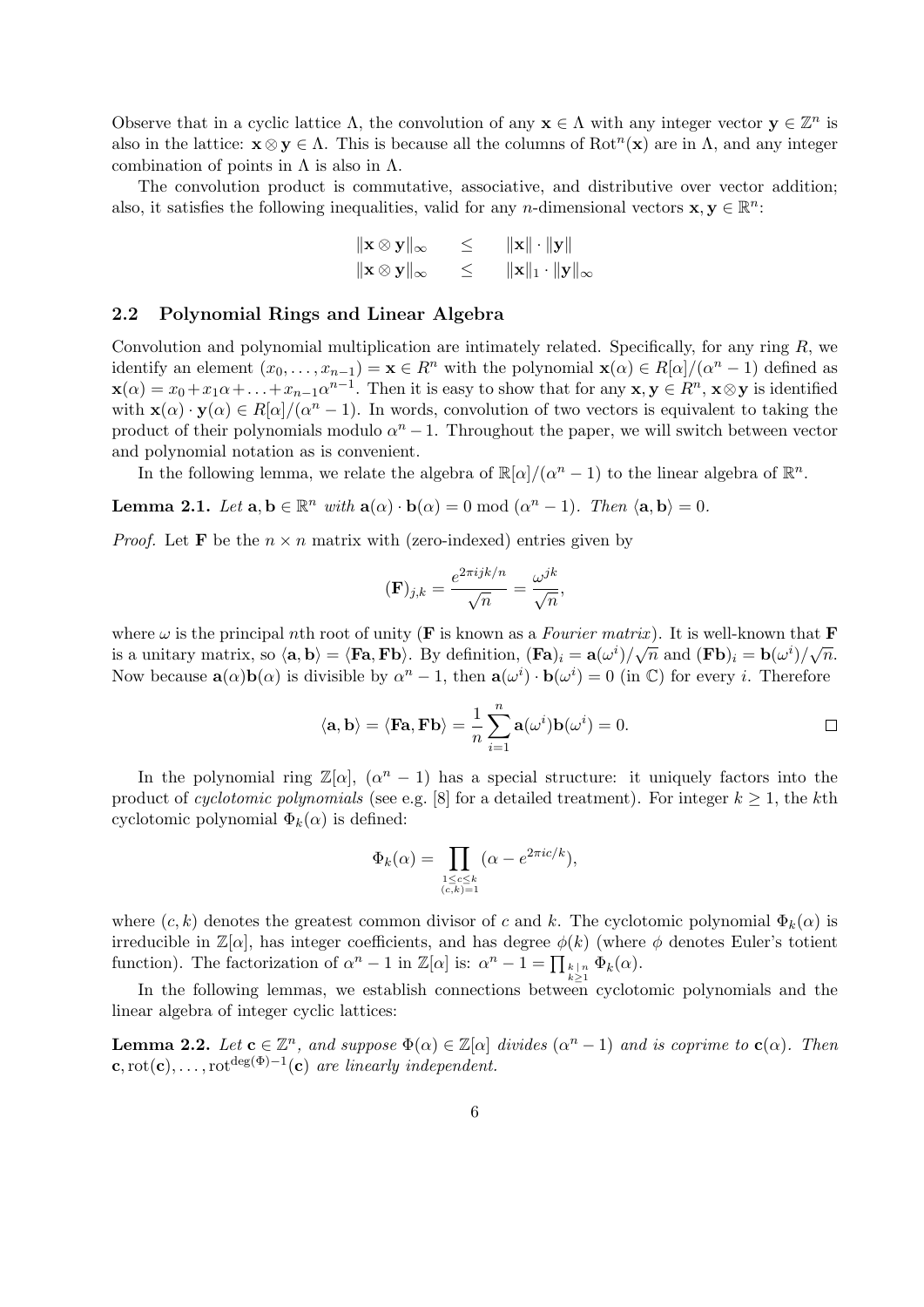*Proof.* Suppose that there exist  $t_0, \ldots, t_{\deg(\Phi)-1} \in \mathbb{R}$  such that  $\sum_{i=0}^{\deg(\Phi)-1} t_i$ rot $i(\mathbf{c}) = 0$ . Define  $\mathbf{t} = (t_0, t_1, \dots, t_{\deg(\overline{\Phi})-1}, 0, \dots, 0)^T$ , so  $\mathbf{c} \otimes \mathbf{t} = 0$  (where the convolution is performed in  $\mathbb{R}^n$ ). Therefore in  $\mathbb{R}[\alpha], (\alpha^n - 1)$  divides  $\mathbf{c}(\alpha)\mathbf{t}(\alpha)$ .

We recall two basic facts from field theory (see, e.g., [8, Proposition 9, Chapter 13]): first,  $\Phi_k(\alpha)$ is the minimal polynomial<sup>1</sup> of any primitive kth root of unity, and has exactly the primitive kth roots of unity as its roots. Second, the minimal polynomial of any algebraic number  $\zeta$  divides any polynomial  $p(\alpha) \in \mathbb{Q}[\alpha]$  such that  $p(\zeta) = 0$ .

Now, because  $\Phi(\alpha) | (\alpha^{n} - 1), \Phi(\alpha)$  is a product of cyclotomic polynomials. Because  $\Phi(\alpha)$  is coprime to  $\mathbf{c}(\alpha)$  and  $\mathbf{c}(\alpha) \in \mathbb{Z}[\alpha] \subset \mathbb{Q}[\alpha]$ , none of the roots of  $\Phi(\alpha)$  are roots of  $\mathbf{c}(\alpha)$ . Therefore all the roots of  $\Phi(\alpha)$  must be roots of  $\mathbf{t}(\alpha)$ . Because deg( $\mathbf{t}(\alpha)$ )  $\lt$  deg( $\overline{\Phi}$ ), we must have  $\mathbf{t} = 0$ .  $\Box$ 

Suppose  $\Phi(\alpha) \in \mathbb{Z}[\alpha]$  divides  $\alpha^{n}-1$ , i.e.  $\Phi(\alpha)$  is a product of cyclotomic polynomials. We define the cyclotomic subspace

$$
H_{\Phi} = \{ \mathbf{x} \in \mathbb{R}^n : \Phi(\alpha) \text{ divides } \mathbf{x}(\alpha) \text{ in } \mathbb{R}[\alpha] \}.
$$

**Lemma 2.3.**  $H_{\Phi}$  is closed under rot: that is, if  $\mathbf{c} \in H_{\Phi}$ , then  $\text{rot}(\mathbf{c}) \in H_{\Phi}$ .

*Proof.* Observe that the vector rot(c) is identified with the residue  $\alpha \cdot c(\alpha)$  mod  $(\alpha^{n} - 1)$ . Let  $\alpha \cdot c(\alpha) = Q(\alpha) \cdot (\alpha^{n} - 1) + R(\alpha)$ , for  $Q(\alpha), R(\alpha) \in \mathbb{R}[\alpha]$ , where  $\deg(R(\alpha)) < n$ . Then because  $\Phi(\alpha) | \alpha \cdot c(\alpha)$  and  $\Phi(\alpha) | Q(\alpha) \cdot (\alpha^{n} - 1)$ , it must be that  $\Phi(\alpha) | R(\alpha)$ . Therefore  $\Phi(\alpha)$  divides  $rot(c)(\alpha)$  in  $\mathbb{R}[\alpha]$ , as desired.  $\Box$ 

**Lemma 2.4.**  $H_{\Phi}$  is a linear subspace of  $\mathbb{R}^n$  of dimension  $n - \deg(\Phi)$ .

*Proof.* It is evident that  $H_{\Phi}$  is closed under addition and scalar multiplication, so it is a linear subspace. To establish the dimension, define  $\overline{\Phi}(\alpha) = (\alpha^n - 1)/\Phi(\alpha)$ . By Lemma 2.1, because  $\Phi(\alpha)$ .  $\overline{\Phi}(\alpha) = 0 \mod (\alpha^{n} - 1)$ ,  $H_{\Phi}$  and  $H_{\overline{\Phi}}$  are orthogonal subspaces. Therefore  $\dim(H_{\Phi}) + \dim(H_{\overline{\Phi}}) \leq n$ .

By Lemma 2.2, the vectors  $\Phi$ , rot $(\Phi)$ , ..., rot<sup>deg( $\overline{\Phi}$ )-1( $\Phi$ ) are linearly independent. By Lemma 2.3,</sup> they all lie in  $H_{\Phi}$ . Therefore  $\dim(H_{\Phi}) \geq \deg(\Phi) = n - \deg(\Phi)$ . Symmetrically,  $\dim(H_{\overline{\Phi}}) \geq n$ deg( $\overline{\Phi}$ ). All three inequalities can be satisfied only with equality, hence  $\dim(H_{\Phi}) = n - \deg(\Phi)$ .  $\Box$ 

## 2.3 Gaussian Distributions

For any d-dimensional subspace H of  $\mathbb{R}^n$ , any  $\mathbf{c} \in H$  and any  $s > 0$ , define

$$
\rho_{H,s,\mathbf{c}}(\mathbf{x}) = \begin{cases} \exp(-\pi \|(\mathbf{x}-\mathbf{c})/s\|^2) & \text{if } \mathbf{x} \in H \\ 0 & \text{if } \mathbf{x} \notin H \end{cases}
$$

to be the Gaussian function (over H) centered at c, with radius s. By normalizing  $\rho_{s,c}$  by its total measure  $\int_{\mathbf{x}\in H} \rho_{s,c}(\mathbf{x})d\mathbf{x} = s^d$ , we get a continuous distribution with density function

$$
D_{H,s,\mathbf{c}}(\mathbf{x}) = \frac{\rho_{H,s,\mathbf{c}}(\mathbf{x})}{s^d}.
$$

The center **c** is taken to be zero when not explicitly specified.

Given an orthonormal basis (consisting of d vectors in  $\mathbb{R}^n$ ) for H,  $D_{H,s,c}$  can be written as the sum of d orthogonal 1-dimensional Gaussian distributions, each along one of the basis vectors. Therefore sampling from  $D_{H,s,c}$  can be efficiently approximated. For simplicity we will assume that our algorithms can work with infinite-precision real numbers and sample from Gaussians exactly.

<sup>&</sup>lt;sup>1</sup>The minimal polynomial of an algebraic number  $\zeta$  is the unique irreducible monic (i.e., with leading coefficient 1) polynomial  $p(\alpha) \in \mathbb{Q}[\alpha]$  of minimum degree such that  $p(\zeta) = 0$ .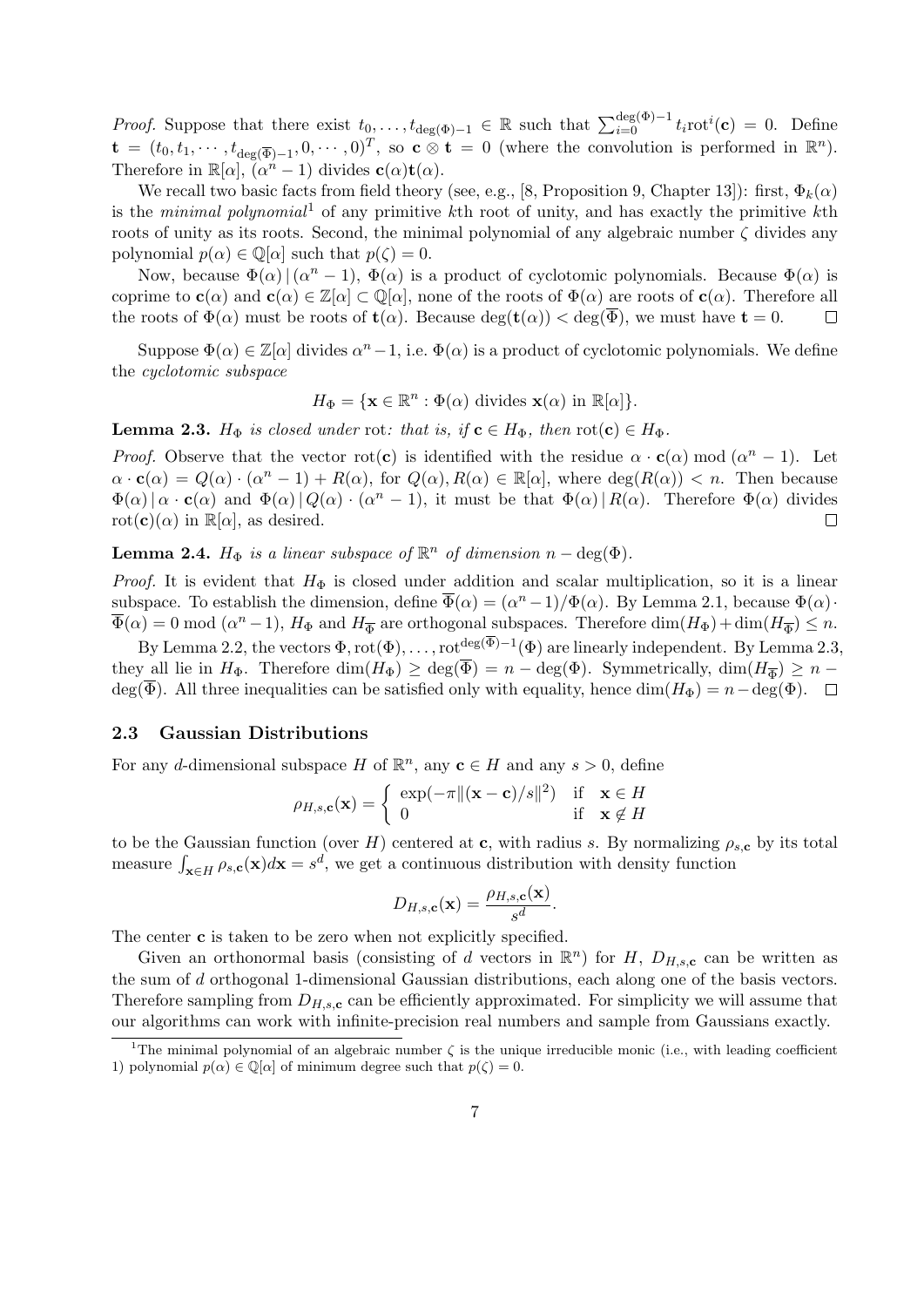The Fourier transform. For a d-dimensional subspace H of  $\mathbb{R}^n$ , the Fourier transform (over H) of a function  $h: H \to \mathbb{C}$  is a function  $\hat{h}: H \to \mathbb{C}$ , defined as  $\hat{h}(\mathbf{w}) = \int_{\mathbf{x} \in H} h(\mathbf{x}) e^{-2\pi i \langle \mathbf{x}, \mathbf{w} \rangle} d\mathbf{x}$ . It follows directly from the definition that if, for all  $\mathbf{x} \in H$ , h satisfies  $h(\mathbf{x}) \equiv g(\mathbf{x} + \mathbf{v})$  for some  $\mathbf{v} \in H$  and some function  $g: H \to \mathbb{R}$ , then  $\hat{h}(\mathbf{w}) = e^{2\pi i \langle \mathbf{v}, \mathbf{w} \rangle} \hat{g}(\mathbf{w})$ . The Fourier transform of a Gaussian function (over  $H$ , centered at 0) is another Gaussian (also centered at 0); specifically,  $\widehat{\rho_{H,s}} = s^d \cdot \rho_{H,1/s}.$ 

#### 2.4 Gaussian Measures on Lattices

For any countable set S and any function f, define  $f(S) = \sum_{x \in S} f(x)$ . For a lattice  $\Lambda \subset H$  that spans H and for any  $\mathbf{x} \in \Lambda$ , define

$$
D_{\Lambda,s,\mathbf{c}}(\mathbf{x}) = \frac{D_{H,s,\mathbf{c}}(\mathbf{x})}{D_{H,s,\mathbf{c}}(\Lambda)}
$$

to be the conditional probability of **x** sampled from  $D_{H,s,c}$ , given  $\mathbf{x} \in \Lambda$ .

One fact connecting lattices and the Fourier transform is the Poisson summation formula:

**Lemma 2.5.** Let H be a subspace of  $\mathbb{R}^n$ . For any lattice  $\Lambda \subset H$  that spans H and any "wellbehaved<sup>"2</sup> function f,  $f(\Lambda) = \det(\Lambda^*) \hat{f}(\Lambda^*)$ , where  $\hat{f}$  is the Fourier transform (over H) of f.

The smoothing parameter. Micciancio and Regev [17] defined a new lattice parameter related to Gaussian measures, called the smoothing parameter. The following is a generalization of their definition to lattices of possibly less than full rank:

**Definition 2.6** (Smoothing parameter). Let H be a subspace of  $\mathbb{R}^n$ . For a lattice  $\Lambda \subset H$  that spans H and positive real  $\epsilon > 0$ , the smoothing parameter  $\eta_{\epsilon}(\Lambda)$  is defined to be the smallest s such that  $\rho_{H,1/s}(\Lambda^*\backslash\{0\}) \leq \epsilon$ .

The name "smoothing parameter" is justified by the following fact (stated formally in Lemma 2.7): if random noise chosen from a Gaussian distribution of radius  $\eta_{\epsilon}(\Lambda)$  is added to a lattice  $\Lambda$ that spans  $H$ , the resulting distribution is almost uniform over  $H$ .

**Lemma 2.7** ([17], Lemma 4.1, generalized to subspaces). For any subspace H of  $\mathbb{R}^n$ , lattice  $\mathcal{L}(\mathbf{B})$ that spans H,  $c \in H$ , and  $s \geq \eta_{\epsilon}(\mathcal{L}(\mathbf{B}))$ , we have

$$
\Delta(D_{H,s,\mathbf{c}}\bmod \mathcal{P}(\mathbf{B}),\ U(\mathcal{P}(\mathbf{B}))) \le \epsilon/2.
$$

Micciancio and Regev also establish relationships between  $\eta_{\epsilon}$  and other standard lattice parameters like  $\lambda_n$ . Here we generalize to lattices of possibly less than full rank:

Lemma 2.8 ([17], Lemma 3.3, generalized to subspaces). For any super-logarithmic function  $f(n) = \omega(\log n)$ , there exists a negligible function  $\epsilon(n)$  such that: for any d-dimensional subspace H of  $\mathbb{R}^n$  and lattice  $\Lambda$  that spans  $H$ ,  $\eta_{\epsilon}(\Lambda) \leq \sqrt{f(n)} \cdot \lambda_d(\Lambda)$ .

Finally, we will need to bound the norm of the convolution of two vectors, where one of the vectors is chosen from a discrete Gaussian distribution.

**Lemma 2.9** ([14], Lemma 3.2, generalized to subspaces). For any d-dimensional subspace H of  $\mathbb{R}^n$ , lattice  $\Lambda$  that spans H, positive reals  $\epsilon \leq 1/3$ ,  $s \geq 2\eta_{\epsilon}(\Lambda)$  and vectors  $\mathbf{c}, \mathbf{x} \in H$ ,

$$
E_{\mathbf{v}\sim D_{\Lambda,s,\mathbf{c}}}\left[\|\mathbf{(v-c)}\otimes\mathbf{x}\|^2\right]\leq s^2\cdot d\cdot\|\mathbf{x}\|^2.
$$

<sup>&</sup>lt;sup>2</sup>The precise condition is technical, but all functions we consider are well-behaved.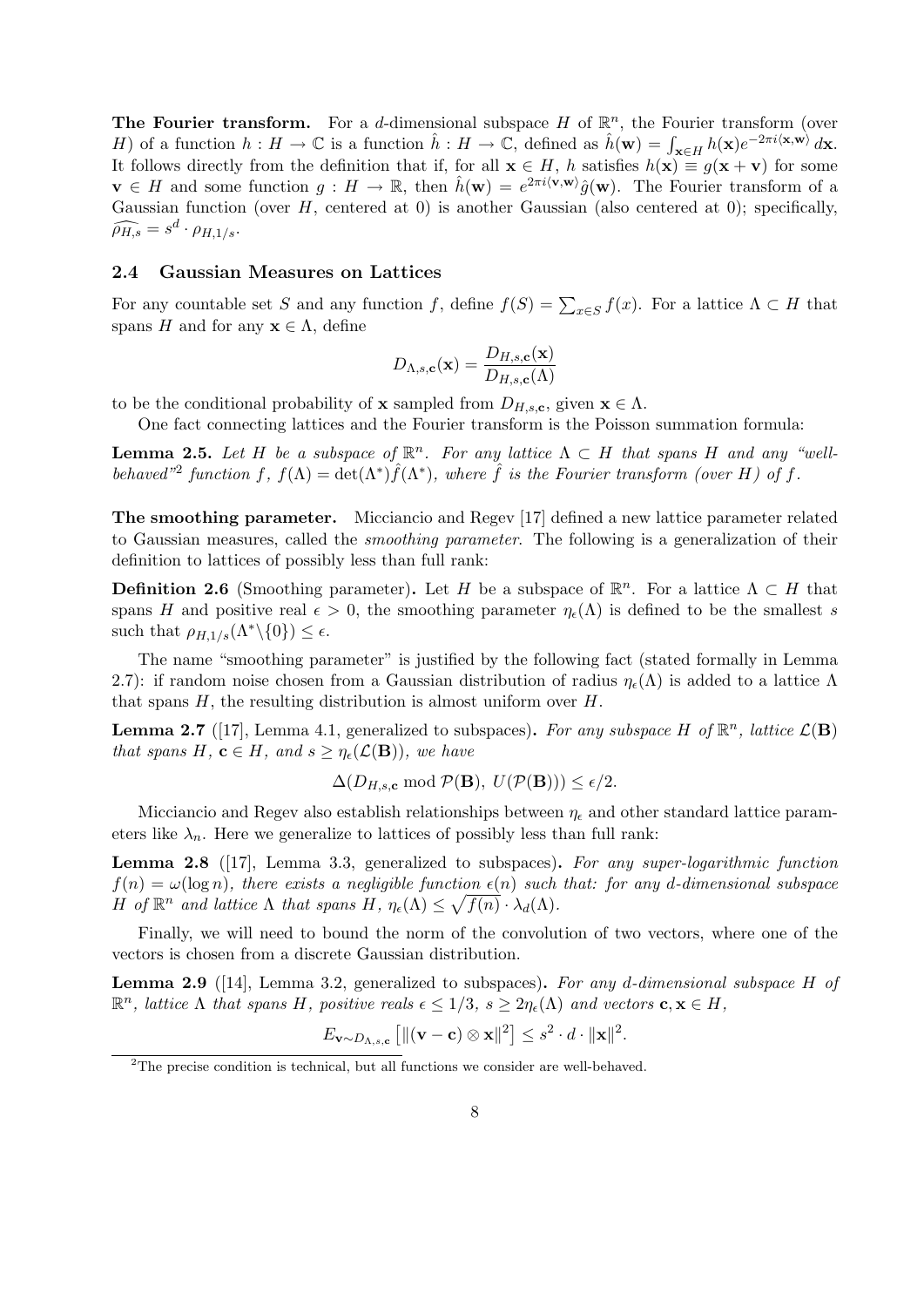#### 2.5 A New Lemma on Gaussian Distributions Over Lattices

In [17] it is shown that, for a full-rank lattice  $\Lambda$  and large enough s,  $D_{\Lambda,s,c}$  behaves very much like  $D_{\mathbb{R}^n,s,c}$ , i.e. their moments are similar. In this work, we will need a different fact about  $D_{\Lambda,s,c}$ , specifically, a bound on its maximum value over all points in  $\Lambda$ .

In order to prove such a bound, we need a lemma which is implicit in [17]:

**Lemma 2.10** ([17]). Let H be a d-dimensional subspace of  $\mathbb{R}^n$ , and  $\Lambda$  be a lattice that spans H. For any  $s \geq \eta_{\epsilon}(\Lambda)$  and any  $\mathbf{c} \in H$ :

$$
s^d \det(\Lambda^*) \cdot (1 - \epsilon) \leq \rho_{H, s, \mathbf{c}}(\Lambda) \leq s^d \det(\Lambda^*) \cdot (1 + \epsilon).
$$

Now we are ready to bound the maximum value of  $D_{\Lambda,s,\mathbf{c}}(\cdot)$ :

**Lemma 2.11.** Let H be a d-dimensional subspace of  $\mathbb{R}^n$  and let  $\Lambda$  be a lattice that spans H. For any  $\epsilon > 0$ ,  $s \geq 2 \cdot \eta_{\epsilon}(\Lambda)$ ,  $\mathbf{y} \in \Lambda$ , and  $\mathbf{c} \in H$ ,

$$
D_{\Lambda,s,\mathbf{c}}(\mathbf{y}) \le 2^{-d} \cdot \frac{1+\epsilon}{1-\epsilon}.
$$

Proof. First, observe

$$
D_{\Lambda,s,\mathbf{c}}(\mathbf{y}) = \frac{\rho_{H,s,\mathbf{c}}(\mathbf{y})}{\rho_{H,s,\mathbf{c}}(\Lambda)} \le \frac{1}{s^d \det(\Lambda^*) \cdot (1-\epsilon)},
$$

because  $\rho_{H,s,\mathbf{c}}(\mathbf{y}) \leq 1$  and by Lemma 2.10. Now we also have

$$
1 \leq \rho_{H,s/2}(\Lambda) \leq (s/2)^d \det(\Lambda^*) \cdot (1+\epsilon),
$$

again by Lemma 2.10 and because  $s/2 \geq \eta_e(\Lambda)$ . Combining the inequalities, we get the result.  $\Box$ 

# 3 Worst-Case Problems on Cyclic Lattices

In this section we introduce a variety of worst-case computational problems on cyclic lattices, and exhibit some (worst-case to worst-case) reductions among them. We specify these problems in their search versions, rather than as decisional problems. Due to the algebraic nature of cyclic lattices and our hash function, we will find it useful to formulate problems that ask for short lattice vectors within a specified cyclotomic subspace of  $\mathbb{R}^n$ ; as a group, we call these cyclotomic problems. After defining these problems, we show that certain cyclotomic problems are as hard as the more standard problems on cyclic lattices.

When formulating computational lattice problems it is customary to assume that the input basis contains integer entries (and we do so implicitly in all the problem definitions below). This restriction is without loss of generality, because rational entries can always be multiplied by their least common denominator, which just scales the lattice by some constant.

For generality, the problems below are parameterized by some arbitrary function  $\zeta$  of the input lattice, and the quality of a solution is measured relative to  $\zeta$ . Typically,  $\zeta$  will be some appropriate lattice parameter, e.g.  $\lambda_1$  or the lattice's smoothing parameter.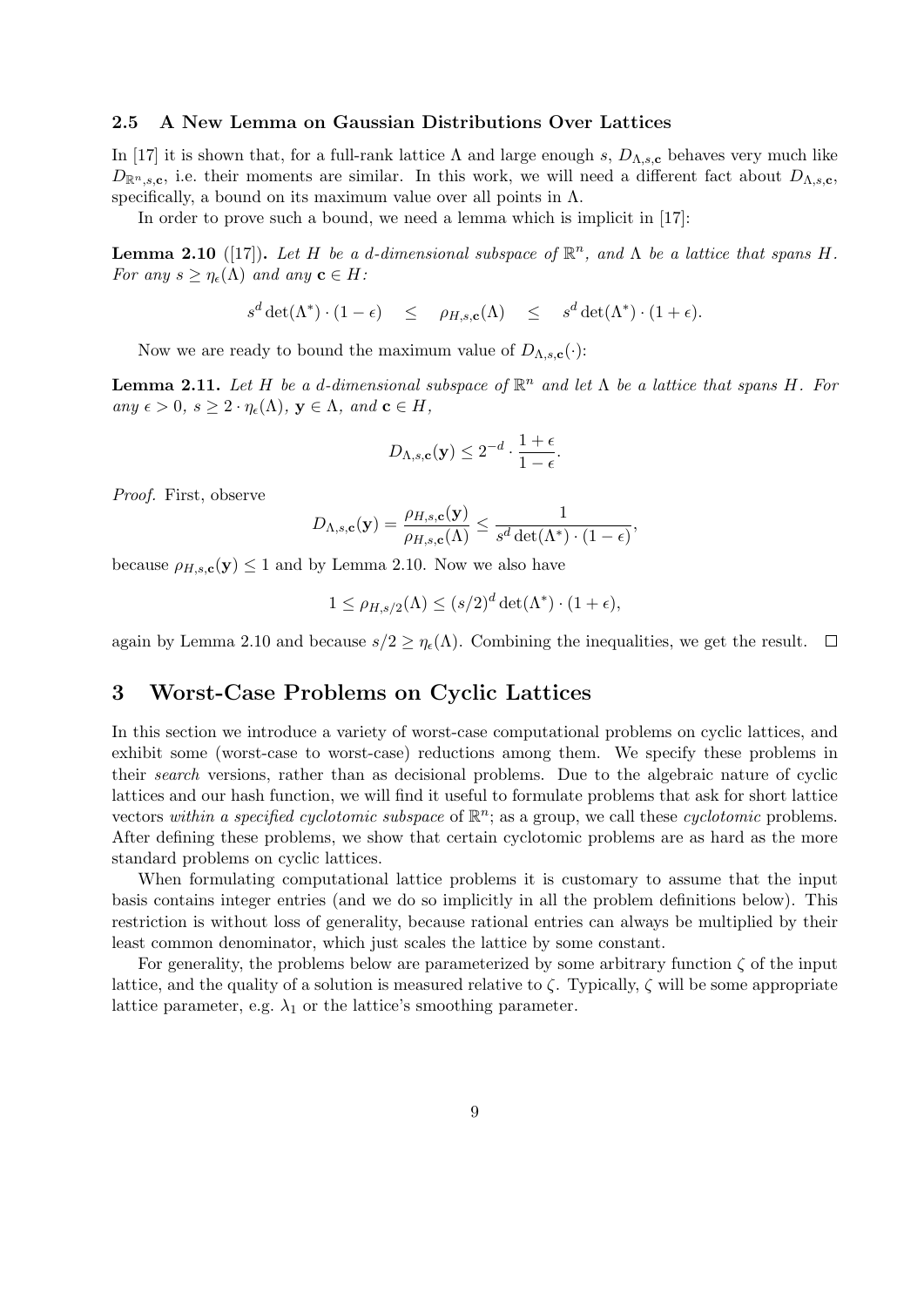#### 3.1 Definitions

Definition 3.1 (SUBSIVP). The cyclotomic (generalized) short independent vectors problem, SUBSIVP $\zeta$ , given an *n*-dimensional full-rank cyclic lattice basis **B** and an integer polynomial  $\Phi(\alpha) \neq 0 \mod (\alpha^{n} - 1)$  that divides  $\alpha^{n} - 1$ , asks for a set of dim( $H_{\Phi}$ ) linearly independent (sub)lattice vectors  $\mathbf{S} \subset \mathcal{L}(\mathbf{B}) \cap H_{\Phi}$  such that  $\|\mathbf{S}\| \leq \gamma(n) \cdot \zeta(\mathcal{L}(\mathbf{B}) \cap H_{\Phi})$ .

**Definition 3.2** (SUBSVP). The cyclotomic (generalized) short vector problem, SUBSVP $\frac{\zeta}{\gamma}$ , given an *n*-dimensional full-rank cyclic lattice basis **B** and an integer polynomial  $\Phi(\alpha) \neq 0$  mod  $(\alpha^{n} - 1)$ that divides  $\alpha^{n}-1$ , asks for a (sub)lattice vector  $\mathbf{c} \in \mathcal{L}(\mathbf{B}) \cap H_{\Phi}$  such that  $\|\mathbf{c}\| \leq \gamma(n) \cdot \zeta(\mathcal{L}(\mathbf{B}) \cap H_{\Phi})$ .

Definition 3.3 (SUBINCSVP). The cyclotomic incremental (generalized) short vector problem, SUBINCSVP $_{\gamma}^{\zeta}$ , given an *n*-dimensional full-rank cyclic lattice basis **B**, an integer polynomial  $\Phi(\alpha) \neq$ 0 mod  $(\alpha^n - 1)$  that divides to  $\alpha^n - 1$ , and a nonzero (sub)lattice vector  $c \in \mathcal{L}(\mathbf{B}) \cap H_{\Phi}$  such that  $\|\mathbf{c}\| > \gamma(n) \cdot \zeta(\mathcal{L}(\mathbf{B}) \cap H_{\Phi})$ , asks for a nonzero (sub)lattice vector  $\|\mathbf{c}'\| \in \mathcal{L}(\mathbf{B}) \cap H_{\Phi}$  such that  $\|{\bf c}'\| \leq \|{\bf c}\|/2.$ 

Note that Definitions 3.2 and 3.3 are slightly more general than the standard (incremental) shortest vector problems, because their approximation factors are relative to an arbitrary function  $\zeta$  of the sublattice, rather than  $\lambda_1$ .

The standard well-studied lattice problems (on cyclic lattices) are simply special cases of the above problems. For example, the *shortest vector problem*  $SVP_{\gamma}$  is simply  $SUBSVP_{\gamma}^{\zeta}$  with  $\zeta = \lambda_1$ and  $\Phi(\alpha) = 1$ . The *generalized independent vectors problem* GIVP<sup> $\zeta$ </sup>, as described by Micciancio, is simply SUBSIVP $_{\gamma}^{\zeta}$  with  $\Phi(\alpha) = 1$ . The shortest independent vectors problem SIVP<sub> $_{\gamma}$ </sub> is GIVP $_{\gamma}^{\zeta}$ with  $\zeta = \lambda_n$ .

#### 3.2 Reductions Among Problems

In this section we give some standard (worst-case to worst-case) reductions among the the cyclotomic problems defined above, and the more standard lattice problems from the literature.

Micciancio coined the term lattice-preserving to describe a reduction from problem A to problem B which invokes its B-oracle only on the lattice specified in the instance of problem A. Following in this vein, we define a *sublattice-preserving* reduction between two *cyclotomic* problems to have the property that all calls to the B oracle are on the same cyclic lattice and cyclotomic subspace as specified in the problem A instance.

**Proposition 3.4.** For any  $\zeta$ ,  $\gamma(n)$ , there is a deterministic, polynomial-time sublattice-preserving reduction from SUBSVP $_{\gamma}^{\zeta}$  to SUBINCSVP $_{\gamma}^{\zeta}$ .

*Proof.* Given an instance  $(\mathbf{B}, \Phi(\alpha))$  of SUBSVP<sup> $\zeta$ </sup>, we will use the following basic strategy: starting from some (possibly very long) nonzero  $c \in \mathcal{L}(\mathbf{B}) \cap H_{\Phi}$ , iteratively reduce the length of c by invoking the oracle for SUBINCSVP $_{\gamma}^{\zeta}$  on  $(B, \Phi(\alpha), c)$  until the oracle fails, which indicates that  $\|\mathbf{c}\| \leq \gamma(n) \cdot \zeta(\mathcal{L}(\mathbf{B}) \cap H_{\Phi}).$ 

It now suffices to show how to find such an initial c and bound its norm (and hence, the number of iterations). We claim that for some i,  $\mathbf{c}(\alpha) = \mathbf{b}_i(\alpha)\Phi(\alpha) \bmod (\alpha^n - 1)$  is nonzero. For suppose not: then by Lemma 2.1,  $\Phi \neq 0$  is orthogonal to  $\mathbf{b}_i$  for every i, so the space spanned by **B** is not full-dimensional, which contradicts the assumption that B is full-rank.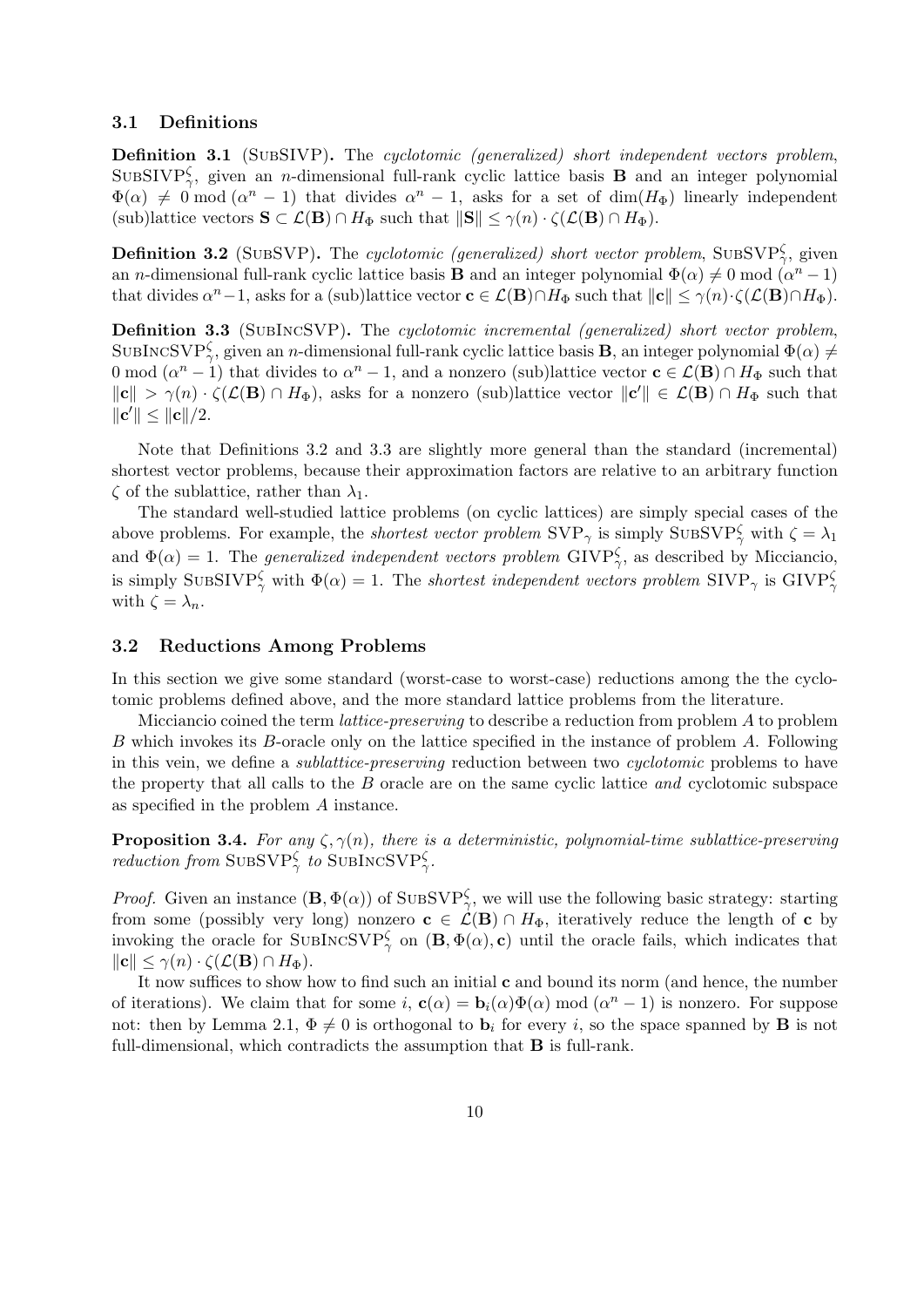Now, because  $\Phi(\alpha)$  divides  $\alpha^{n} - 1$ , it is the product of cyclotomic factors of  $\alpha^{n} - 1$ . All such factors are computable in time poly(n), and there are at most n such factors, so any  $\Phi(\alpha)$  has coefficients of length poly(n). This implies that  $||c|| \leq 2^{\text{poly}(n)}$ , so the number of iterations in the reduction is  $poly(n)$ .  $\Box$ 

The following lemma will help us reduce problems asking for many linearly independent vectors to problems asking for a *single vector*:

**Lemma 3.5.** Let  $\Phi(\alpha) \in \mathbb{Z}[\alpha]$  equal  $(\alpha^n - 1)/\Phi_k(\alpha)$  for some  $k \mid n$ . Then for any cyclic lattice  $\Lambda \subseteq \mathbb{Z}^n$  and any nonzero  $\mathbf{c} \in \Lambda \cap H_{\Phi}$ , vectors

$$
\mathbf{c}, \,\mathrm{rot}(\mathbf{c}), \,\ldots, \,\mathrm{rot}^{\deg(\Phi_k)-1}(\mathbf{c})
$$

are linearly independent. As a consequence,

$$
\lambda_1(\Lambda \cap H_{\Phi}) = \cdots = \lambda_{\dim(H_{\Phi})}(\Lambda \cap H_{\Phi}).
$$

Proof. Because  $c \neq 0$ ,  $c(\alpha) \in \mathbb{Z}[\alpha]$ , and  $\Phi(\alpha) | c(\alpha)$ ,  $c(\alpha)$  is not divisible by  $\Phi_k(\alpha)$ . Then by Lemma 2.2, the rotations of **c** are linearly independent. Now let  $c \in \Lambda \cap H_{\Phi}$  be such that  $||c|| =$  $\lambda_1(\Lambda \cap H_{\Phi})$ . By Lemma 2.4,  $\dim(H_{\Phi}) = \deg(\Phi_k)$ . Because  $\|\text{rot}^i(\mathbf{c})\| = \|\mathbf{c}\|$  for any i, the result follows. Г

**Corollary 3.6.** For any  $\zeta$ ,  $\gamma(n)$ , there exists a deterministic, polynomial-time sublattice-preserving reduction from SUBSIVP $_{\gamma}^{\zeta}$  instances  $(\mathbf{B}, \Phi(\alpha))$  where  $\Phi(\alpha) = (\alpha^{n} - 1)/\Phi_{k}(\alpha)$  for some k|n to  $\text{SUBSVP}_{\gamma}^{\zeta}$ , which makes exactly one oracle call.

When the dimension *n* of a cyclic lattice is *prime*,  $\alpha^{n} - 1$  factors as  $\Phi_{n}(\alpha) \cdot \Phi_{1}(\alpha)$ . In this case, there is a very tight connection between SIVP and SVP (in an appropriate subspace):

**Proposition 3.7.** For any  $\gamma(n)$ , there is a deterministic, polynomial-time lattice-preserving reduction from SIVP<sub>max(n,2 $\gamma$ )</sub> on a cyclic lattice of prime dimension n to SUBSVP $_{\gamma}^{\lambda_1}$ . The reduction makes exactly one oracle call, on an instance for which  $\Phi(\alpha) = \Phi_1(\alpha) = \alpha - 1$ .

Proof. The main idea behind the proof is as follows: first, we use the SUBSVP oracle to find a short vector in  $\mathcal{L}(\mathbf{B}) \cap H_{\Phi_1}$ , then rotate it to yield  $n-1$  linearly independent vectors. For the *n*th vector, we take the shortest vector in  $\mathcal{L}(\mathbf{B}) \cap H_{\Phi_n}$ , which can be found efficiently; furthermore, it is an *n*-approximation to the shortest vector in  $\mathcal{L}(\mathbf{B}) \backslash H_{\Phi_1}$ .

We now give the full proof. Given an integer lattice basis **B** of a cyclic lattice of prime dimension n, invoke the SUBSVP oracle on  $(\mathbf{B}, \Phi_1(\alpha))$ , yielding a lattice vector  $\mathbf{c} \in \mathcal{L}(\mathbf{B}) \cap H_{\Phi_1}$  such that  $\|\mathbf{c}\| \leq \gamma(n) \cdot \lambda_1(\mathcal{L}(\mathbf{B}) \cap H_{\Phi_1})$ . Looking ahead, the rotations of **c** will provide  $n-1$  linearly independent vectors of length  $\|\mathbf{c}\|$ , however we will need one more vector (outside  $H_{\Phi_1}$ ) to solve SIVP.

Now let  $s_i = \sum_{j=1}^n (\mathbf{b}_i)_j = \mathbf{b}_i(1)$  for  $i = 1, \ldots n$ . Because  $\alpha - 1$  cannot divide every  $\mathbf{b}_i(\alpha)$ (otherwise  $\mathcal{L}(\mathbf{B}) \subset H_{\Phi_1}$ , so  $\mathcal{L}(\mathbf{B})$  would not be full-rank), some  $s_i$  must be non-zero. Let  $g =$  $gcd(s_1, \ldots, s_n) \neq 0$ , and let  $\mathbf{g} = (g, g, \ldots, g)$ . Output the vectors  $\mathbf{S} = (\mathbf{c}, \text{rot}(\mathbf{c}), \ldots, \text{rot}^{n-2}(\mathbf{c}), \mathbf{g})$ .

To prove correctness of the reduction, we first show that  $g \in \mathcal{L}(B)$ . Note that for every i,  $\mathbf{s}_i = \mathbf{b}_i \otimes (1, 1, \ldots, 1) = (s_i, s_i, \ldots, s_i) \in \mathcal{L}(\mathbf{B})$ . By the extended Euclidean algorithm, **g** is an integer combination of the  $s_i$  vectors, hence  $g \in \mathcal{L}(B)$ .

Claim 3.8. The vectors in S are linearly independent.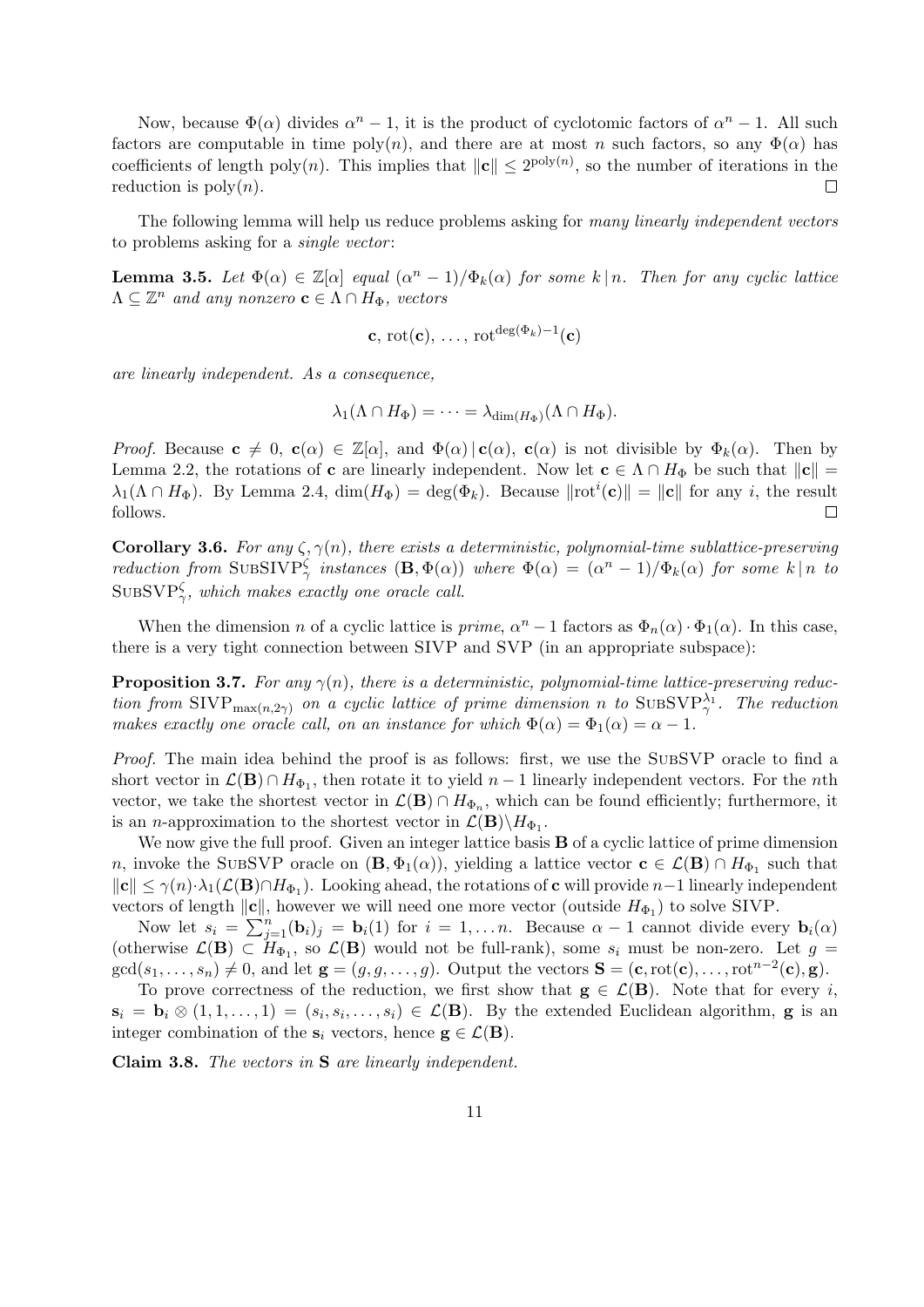*Proof.* Because *n* is prime,  $(\alpha^n - 1)/\Phi_1(\alpha) = \Phi_n(\alpha)$  is irreducible in  $\mathbb{Z}[\alpha]$ , so by Lemma 3.5 the  $n-1$  rotations of **c** in **S** are linearly independent. Further,  $g \notin H_{\Phi_1}$  while  $\mathrm{rot}^i(\mathbf{c}) \in H_{\Phi_1}$  for every i (Lemma 2.3), so S consists of n linearly independent vectors from  $\mathcal{L}(\mathbf{B})$ .  $\Box$ 

We now analyze the approximation factor of the reduction. First, we bound  $\lambda_n(\mathcal{L}(\mathbf{B}))$ :

Claim 3.9.

$$
\lambda_n(\mathcal{L}(\mathbf{B})) \ge \max\left(\frac{g}{\sqrt{n}}, \frac{\lambda_1(\mathcal{L}(\mathbf{B}) \cap H_{\Phi_1})}{2}\right)
$$

*Proof.* Let **T** be some full-rank set of nonzero vectors in  $\mathcal{L}(\mathbf{B})$  such that  $||\mathbf{T}|| = \lambda_n(\mathcal{L}(\mathbf{B})).$ Then **T** must contain some  $\mathbf{u} \in \mathcal{L}(\mathbf{B}) \setminus H_{\Phi_1}$ , because  $\dim(H_{\Phi_1}) = n - 1$ . Let  $\mathbf{u} = \sum_{i=1}^n a_i \mathbf{b}_i$ for integers  $a_1, \ldots, a_n$ . Because  $\Phi_1(\alpha)$  does not divide  $\mathbf{u}(\alpha)$ ,  $\mathbf{u}(1) = \sum_{j=1}^n \mathbf{u}_j \neq 0$ . Further,  $u(1) = \sum_{i=1}^n a_i \mathbf{b}_i(1)$ , so g divides  $u(1)$ . Therefore  $||\mathbf{u}||_1 \geq |\mathbf{u}(1)| \geq g$ , which implies  $\lambda_n(\mathcal{L}(\mathbf{B})) =$  $\mathbf{u}(1) = \sum_{i=1}^{\infty} a_i \mathbf{v}_i(1)$ , so y dividend<br> $\|\mathbf{T}\| \ge \|\mathbf{u}\| \ge \|\mathbf{u}\|_1/\sqrt{n} \ge g/\sqrt{n}$ .

Furthermore, **T** must contain some  $\mathbf{v} \in \mathcal{L}(\mathbf{B}) \setminus H_{\Phi_n}$ , because  $\dim(H_{\Phi_n}) = 1$ . Now  $\mathbf{v}' = \text{rot}(\mathbf{v}) - \mathbf{v}$ is identified with the polynomial  $(\alpha - 1) \cdot \mathbf{v}(\alpha) \mod (\alpha^n - 1)$ , so  $0 \neq \mathbf{v}' \in \mathcal{L}(\mathbf{B}) \cap H_{\Phi_1}$ . Then by the triangle inequality we have

$$
\lambda_1(\mathcal{L}(\mathbf{B}) \cap H_{\Phi_1}) \le ||\mathbf{v}'|| \le 2||\mathbf{v}|| \le 2||\mathbf{T}|| = 2\lambda_n(\mathcal{L}(\mathbf{B})).
$$

.

Now,  $\|\mathbf{S}\| = \max(g\sqrt{n}, \gamma(n) \cdot \lambda_1(\mathcal{L}(\mathbf{B}) \cap H_{\Phi_1}))$ . By taking both cases of  $\|\mathbf{S}\|$  and invoking Claim 3.9 with each, we get

$$
\frac{\|\mathbf{S}\|}{\lambda_n(\mathcal{L}(\mathbf{B}))} \leq \max(n, 2\gamma(n)).
$$

This completes the proof of Proposition 3.7.

We also have, for arbitrary (not necessarily prime)  $n$ , a reduction from SVP to SUBSVP:

**Proposition 3.10.** For any  $\gamma(n)$ , there is a deterministic, polynomial-time lattice-preserving reduction from  $\text{SVP}_{\max(n,\gamma)}$  to  $\text{SUBSVP}_{\gamma}^{\lambda_1}$ . The reduction calls the oracle exactly once, on an instance for which  $\Phi(\alpha) = \Phi_1(\alpha) = \alpha - 1$ .

Proof. The reduction and proof of correctness are very similar to the one from the proof of Proposition 3.7: on input **B**, call the SUBSVP oracle on  $(\mathbf{B}, \Phi_1(\alpha))$ , yielding a vector  $\mathbf{c} \in \mathcal{L}(\mathbf{B}) \cap H_{\Phi_1}$ such that  $||c|| \leq \gamma(n) \cdot \lambda_1(\mathcal{L}(\mathbf{B}) \cap H_{\Phi_1})$ . Additionally, construct the vector **g** as above, and output the shorter of c and g.

Using reasoning as above, we can show that  $\lambda_1(\mathcal{L}(\mathbf{B})) \ge \min(g/\sqrt{n}, \lambda_1(\mathcal{L}(\mathbf{B}) \cap H_{\Phi_1}))$ . Then by considering both cases of  $\lambda_1(\mathcal{L}(\mathbf{B}))$ , we can show that

$$
\frac{\min(\|\mathbf{g}\|, \|\mathbf{c}\|)}{\lambda_1(\mathcal{L}(\mathbf{B}))} \le \max(n, \gamma(n)).
$$

## 4 Generalized Compact Knapsacks

**Definition 4.1** ([14], Definition 4.1). For any ring R, subset  $S \subset R$  and integer  $m > 1$ , the generalized knapsack function family  $\mathcal{H}(R, S, m) = \{f_{\mathbf{a}} : S^m \to R\}_{\mathbf{a} \in R^m}$  is defined by

$$
f_{\mathbf{a}}(\mathbf{x}) = \sum_{i=1}^{m} x_i \cdot a_i.
$$

 $\Box$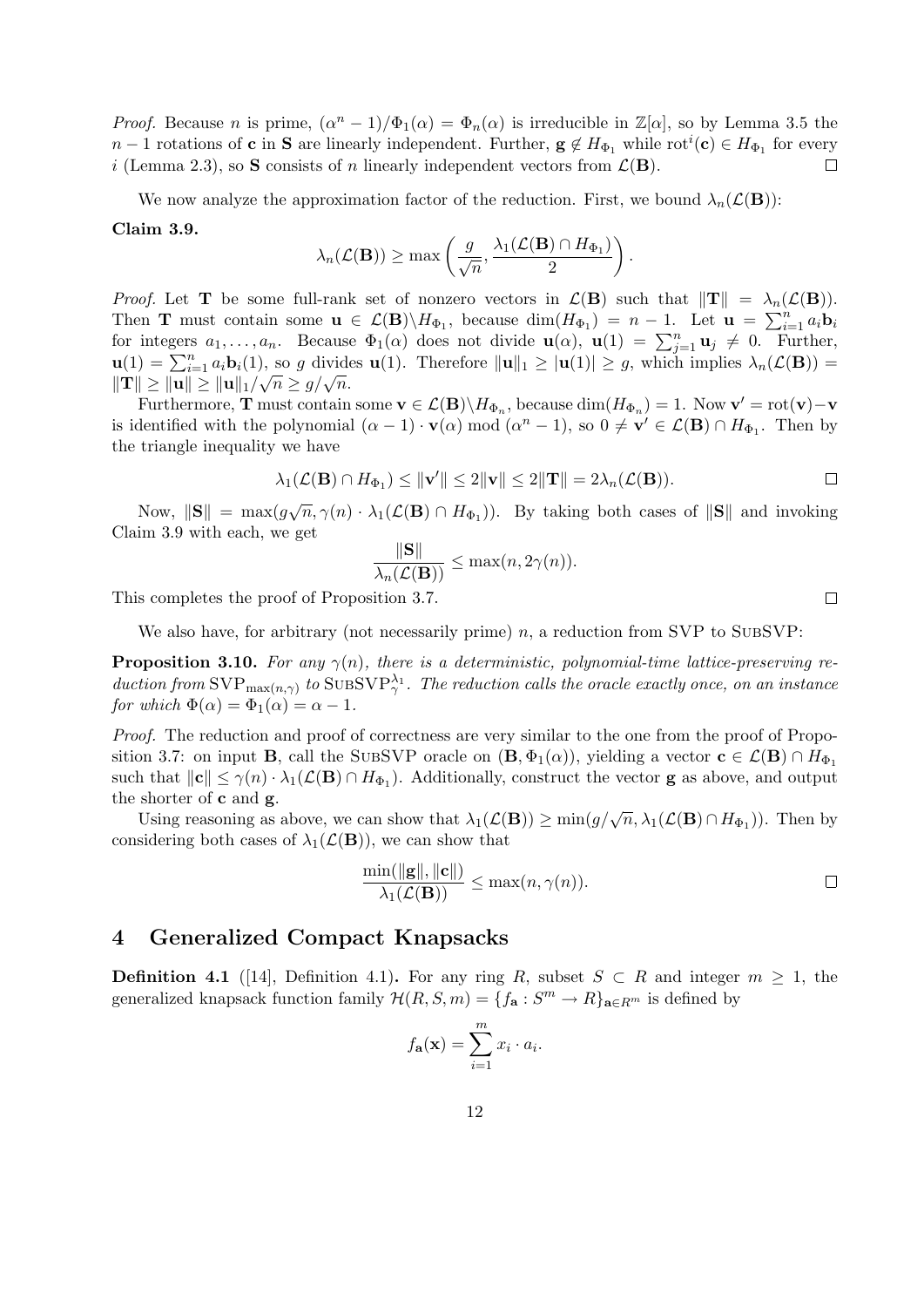In our knapsack function for security parameter n, R is the ring  $R = (\mathbb{Z}_p^n, +, \otimes)$  of n-dimensional vectors over  $\mathbb{Z}_p$ , where  $p = n^{O(1)}$  but need not be prime, with vector addition and convolution product ⊗.

This choice of ring admits very efficient implementations of the knapsack function: using a Fast Fourier Transform algorithm (which works for any n), convolution can be performed in  $O(n \log n)$ operations in  $\mathbb{Z}_p$ , and addition of two vectors takes time  $O(n \log p) = O(n \log n)$ . Furthermore, by choosing a p such that  $\mathbb{Z}_p$  has an element of multiplicative order n, we can compute the Fourier transform mod p using modular (rather than floating-point) arithmetic. The resulting time complexity of the function is  $O(m \cdot n \cdot \text{poly}(\log n))$ , with key size  $O(m \cdot n \log n)$ .

#### 4.1 How to Find Collisions

Here we show how to find collisions in the compact knapsack function when  $S = [0, D]^n$  for some  $D = p^{\Theta(1)}$ , for which Micciancio proved that the function was one-way (under suitable assumptions). Our attacks actually do more than just find arbitrary collisions; in fact, they find second preimages for many elements of the domain, thereby violating the definition of universal one-wayness as well. In the following we write  $\mathbf{X} \in S^m \subset \mathbb{Z}_p^{n \times m}$  as an element of the domain, and  $\mathbf{A} \in R^m = \mathbb{Z}_p^{n \times m}$  as a uniformly-chosen key.

First observe that  $f_{\mathbf{A}}$  is linear:  $f_{\mathbf{A}}(\mathbf{X}) + f_{\mathbf{A}}(\mathbf{X}') = f_{\mathbf{A}}(\mathbf{X} + \mathbf{X}')$ . Therefore, for any fixed  $\mathbf{X}'$ such that  $\|\mathbf{X}'\|_{\infty} < D$  and a random key **A**, to find a collision with  $\mathbf{X}'$  it suffices to find a nonzero  $\mathbf{X} \in S^m$  such that  $f_{\mathbf{A}}(\mathbf{X}) = \mathbf{0}$  and  $\|\mathbf{X}\|_{\infty} = 1$ . In fact, our attack will be even stronger: we demonstrate a fixed  $X \neq 0$ , oblivious to the key A, for which  $f_A(X) = 0$  with non-negligible probability (over the choice of A).

We define **X** by its representation as an m-tuple of polynomials in the ring  $\mathbb{Z}_p[\alpha]/(\alpha^n - 1)$ . In this polynomial representation,  $f_{\mathbf{A}}(\mathbf{X})$  corresponds to  $\sum_{i=1}^{m} \mathbf{x}_i(\alpha) \cdot \mathbf{a}_i(\alpha) \mod (\alpha^{n} - 1)$ . For any small positive integer divisor q of n (including  $q = 1$ ), we can define  $\mathbf{X} = (\mathbf{x}_1, \dots, \mathbf{x}_m)$  as follows: let

$$
\mathbf{x}_1(\alpha) = \frac{\alpha^n - 1}{\alpha^q - 1} = \alpha^{n-q} + \alpha^{n-2q} + \dots + 1,
$$

and let  $\mathbf{x}_j(\alpha) = 0$  for all  $j \neq 1$ . Then  $\mathbf{X} \in S^m$ ,  $\|\mathbf{X}\|_{\infty} = 1$ , and  $f_{\mathbf{A}}(\mathbf{X})$  corresponds to  $\mathbf{a}_1(\alpha) \cdot \mathbf{x}_1(\alpha)$ . Now suppose  $\mathbf{a}_1(\alpha)$  is divisible by  $\alpha^q - 1$ , which happens with probability  $1/p^q$  over the uniform choice of **A**. Then  $f_{\mathbf{A}}(\mathbf{X}) = 0$  because  $(\alpha^n - 1)$  divides  $\mathbf{a}_1(\alpha) \cdots \mathbf{x}_1(\alpha)$ .

#### 4.2 How to Achieve Collision-Resistance

The essential fact enabling the above attack is that  $(\alpha^n - 1)$  is not *irreducible* in  $\mathbb{Z}_p[\alpha]$ , so  $\mathbb{Z}_p[\alpha]/(\alpha^n - 1)$ 1) is not an *integral domain*. That is, for many non-zero  $a(\alpha)$ , it is easy to find non-zero  $x(\alpha)$ (having small coefficients) such that  $\mathbf{a}(\alpha) \cdot \mathbf{x}(\alpha) = 0 \mod ( \alpha^{n} - 1)$ . In particular, when we examine  $a(\alpha)$ ,  $x(\alpha)$  mod  $(\alpha^{n}-1)$  in their Chinese remainder representations, each of the components is zero for either  $a(\alpha)$  or  $x(\alpha)$  (or both).

To circumvent our particular attack, we can enforce an *algebraic constraint* on  $X$ . Informally, we require every  $\mathbf{x}_i(\alpha)$  to be divisible *over*  $\mathbb{Z}[\alpha]$  by  $\frac{\alpha^{n-1}}{\Phi_k(\alpha)}$  $\frac{\alpha^n-1}{\Phi_k(\alpha)}$  for some fixed  $k \mid n$ . Then in the Chinese remainder representation, all but one component of  $\mathbf{x}_i(\alpha)$  is zero, so the evaluation of  $f_{\mathbf{A}}(\mathbf{X})$  is essentially performed mod  $\Phi_k(\alpha)$ .

Note that while  $\Phi_k(\alpha)$  is irreducible over  $\mathbb{Z}[\alpha]$ , it may still be reducible over  $\mathbb{Z}_p[\alpha]$ . Therefore constraining **X** in the above way may not necessarily place the calculation of  $f_A(\mathbf{X})$  in an integral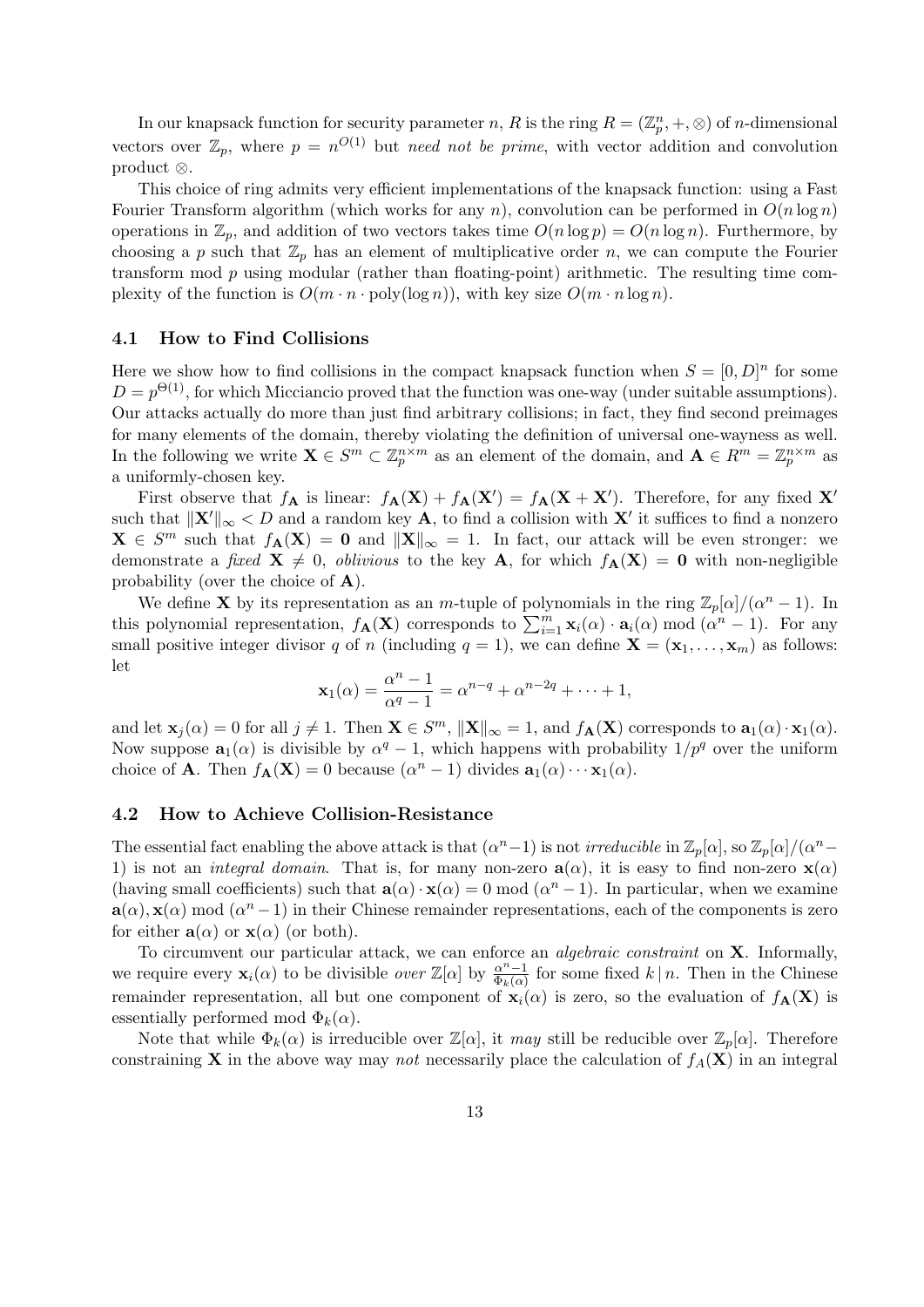domain. Furthermore, the constraint is crafted specifically to prevent our attack, but not to prevent any other potential attacks on the function that may remain undiscovered. Nevertheless (and perhaps quite surprisingly), it proves to be exactly what is needed to attain collision-resistance, as our security reduction will demonstrate.

Formally, we consider the generalized compact knapsack function where the set  $S = S_{D, \Phi} \subset \mathbb{Z}_p^n$ for some bound D on the max-norm of **X** (recall that  $||\mathbf{x}||_{\infty} \in [0, p/2]$  for any  $\mathbf{x} \in \mathbb{Z}_p^n$ ), and  $\Phi(\alpha) = \frac{\alpha^{n-1}}{\Phi(\alpha)}$  $\frac{\alpha^{n}-1}{\Phi_k(\alpha)}$  for some  $k \mid n$ . For a value  $v \in \mathbb{Z}_p$ , define  $v_{\mathbb{Z}}$  to be the unique integer in the range  $(-p/2, p/2]$  representing v as a residue, and for a vector  $\mathbf{x} \in \mathbb{Z}_p^n$  define the vector  $\mathbf{x} \in \mathbb{Z}^n$  similarly. Now we define  $S_{D,\Phi}$  as:

$$
S_{D,\Phi} = \{ \mathbf{x} \in \mathbb{Z}_p^n : ||\mathbf{x}||_{\infty} \le D \text{ and } \Phi(\alpha) \text{ divides } \mathbf{x}_{\mathbb{Z}}(\alpha) \text{ in } \mathbb{Z}[\alpha] \}. \tag{1}
$$

#### 4.3 How to Get a (Useful) Hash Function

In order to verify that our knapsack is a *hash* function, we must compare the size of the domain  $S_{D,\Phi}^{m}$  to the size of the function's range. In addition, practical usage requires efficient one-to-one encodings of bit strings into elements of the domain, and of range elements back to bit strings.

Both tasks are most easily done when n is prime and  $\Phi(\alpha) = \alpha - 1$ . Given a string  $w \in \{0,1\}^{\ell}$ , where  $\ell = m \cdot (n - 1) \cdot |\log D|$ , encode w in the following way: first, break w into m chunks representing vectors  $\mathbf{w}_i \in [0, D-1]^{n-1}$  for  $i = 1, \ldots, m$ . For each i, and for  $j = 0, \ldots, n-2$ , let  $(\mathbf{x}_i)_j = \pm(\mathbf{w}_i)_j$ , where the signs are iteratively chosen to satisfy the invariant that every partial sum  $\sum_{k=0}^{j}(x_i)_k \in [-D, D]$ . Finally, for every i let  $(\mathbf{x}_i)_{n-1} = -\sum_{j=0}^{n-2}(x_i)_j \in [-D, D]$ , so that  $\mathbf{x}_i(1) = \sum_{j=0}^{n-1} (\mathbf{x}_i)_j = 0$ , hence  $\alpha - 1$  divides  $\mathbf{x}_i(\alpha)$  and  $\|\mathbf{x}_i\|_{\infty} \leq D$ .

To encode the output, first notice that  $\alpha - 1$  divides  $y(\alpha)$ , where  $y = f_A(X)$ . Therefore it is sufficient to write  $(\mathbf{y})_j$  in binary for  $j = 0, \ldots, n-2$ . This can be done using  $(n-1) \cdot \lceil \log p \rceil$  bits. Therefore, the function shrinks its input by a factor of  $\frac{m[\log D]}{[\log p]}$ , which for appropriate choices of parameters is larger than 1.

# 5 The Main Reduction

Due to the reductions among worst-case problems on cyclic lattices explored in Section 3.2, the security of our hash function can be established by reducing the worst-case problem SUBINCSVP $_{\gamma}^{\eta_{e}}$ to finding collisions in  $\mathcal{H}(\mathbb{Z}_p^n, S_{D,\Phi}, m)$ . Because collision-resistance is meaningful even for functions that do not shrink their input, we exhibit a general reduction in Theorem 5.1, then consider special cases of hash functions in the corollaries that follow.

**Theorem 5.1.** For any polynomially-bounded functions  $D(n)$ ,  $m(n)$ ,  $p(n)$  and negligible function  $\epsilon(n)$  such that  $p(n) \geq 8n^{2.5} \cdot m(n)D(n)$  and  $\gamma(n) \geq 16n \cdot m(n)D(n)$ , there is a probabilistic polynomial-time reduction from SUBINCSVP<sup> $\eta_e$ </sup> instances  $(\mathbf{B}, \Phi(\alpha), \mathbf{c})$  where  $\frac{\alpha^n-1}{\Phi(\alpha)} = \Phi_k(\alpha)$  for some  $k \mid n$  to finding collisions in  $\mathcal{H}(\mathbb{Z}_{p(n)}^n, S_{D(n),\Phi}, m(n)).$ 

**Roadmap to the proof.** First we describe a reduction that, given a collision-finding oracle  $\mathcal{F}$ , attempts to solve SubIncSVP. The remainder of the proof is a series of claims that establish the correctness of the reduction. Claim 5.2 shows that the reduction feeds  $\mathcal F$  a properly-distributed input. Claim 5.3 establishes that the reduction's output vector is in the proper sublattice. Claims 5.4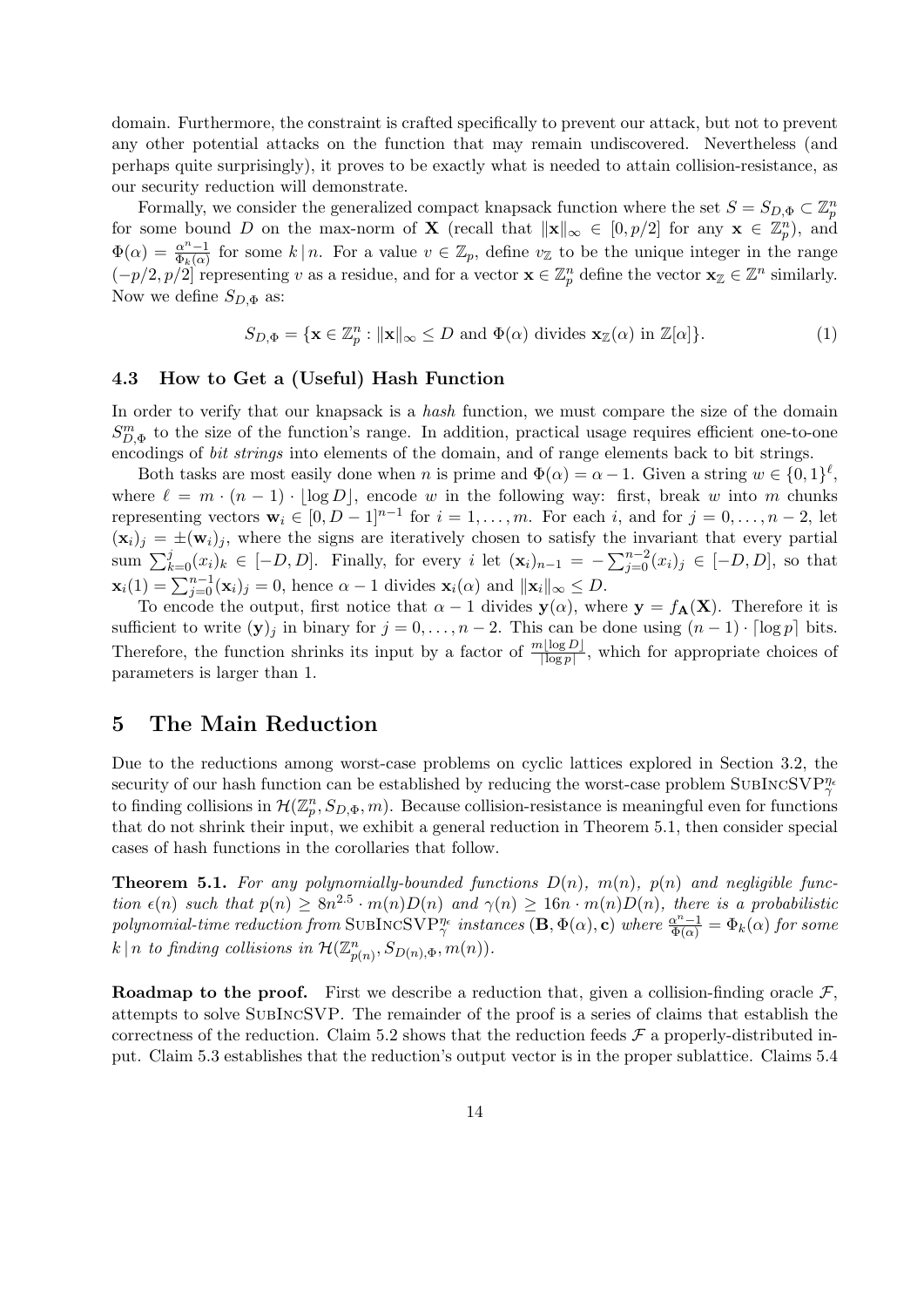and 5.5 show that, with good likelihood, the output is both nonzero and significantly shorter than the input lattice vector (respectively).

*Proof.* Assume that F finds collisions in the specified hash family, for infinitely many n and  $\Phi(\alpha)$ , with probability at least  $1/q(n)$  for some polynomial  $q(\cdot)$ . For shorthand, we will abbreviate  $H = H_{\Phi}$  and let  $d = \dim(H)$  throughout the proof. We assume wlog that  $d \geq 3$ , because efficient algorithms are known for SVP when  $d = 1, 2$  (we omit details).

Our reduction proceeds as follows: on input  $(\mathbf{B}, \mathbf{c})$  where  $\mathbf{c} \in \mathcal{L}(\mathbf{B}) \cap H$ ,

1. For  $i = 1$  to m,

- Generate uniform  $\mathbf{v}_i \in \mathcal{L}(\mathbf{B}) \cap H \cap \mathcal{P}(\mathrm{Rot}^d(\mathbf{c}))$ . (See [16] for algorithms.)
- Generate noise  $y_i \in H$  according to  $D_{H,s}$  for  $s = 2||c||/\gamma(n)$ . Let  $y'_i = y_i \mod B$ .
- Choose  $\mathbf{b}_i$  (as described below) so that  $\text{Rot}^n(\mathbf{c}) \cdot \mathbf{b} = \mathbf{v}_i + \mathbf{y}'_i$ , and let  $\mathbf{a}_i = \lfloor \mathbf{b}_i \cdot p \rfloor$ . Choosing  $\mathbf{b}_i$  is done by breaking it into two parts:  $\mathbf{b}_i^1 = ((\mathbf{b}_i)_0, \dots, (\mathbf{b}_i)_{d-1})^T$ , and  $\mathbf{b}_i^2 =$  $((\mathbf{b}_i)_d, \ldots, (\mathbf{b}_i)_{n-1})^T$ . First, pick  $\mathbf{b}_i^2$  according to  $I^{n-d} = U([0,1))^{n-d}$ . Then solve for  $\mathbf{b}_i^1$  as follows: let  $\mathbf{G} \in \mathbb{R}^{d \times n}$  be such that  $\mathbf{G} \cdot \text{Rot}^d(\mathbf{c}) = \mathbf{I}_d$ , the  $d \times d$  identit **G** exists because Rot<sup>d</sup>(c) has column rank d, and it can be found via Gaussian elimination.) Then  $\mathbf{b}_i^1 = \mathbf{G} \cdot (\mathbf{v}_i + \mathbf{y}_i' - \mathbf{w}_i)$ , where  $\mathbf{w}_i = \text{Rot}^n(\mathbf{c}) \cdot (0, \dots, 0, (\mathbf{b}_i)_d, \dots, (\mathbf{b}_i)_{n-1})^T$ .
- 2. Give  $A = (a_1 \mod p, \ldots, a_m \mod p)$  to the collision-finding oracle F. Get a collision  $X \neq X'$ such that  $\|\mathbf{X}\|_{\infty}$ ,  $\|\mathbf{X}'\|_{\infty} \leq D$ , and  $\Phi(\alpha)$  divides every  $\mathbf{x}_i(\alpha)$ ,  $\mathbf{x}'_i(\alpha)$ . Let  $\mathbf{Z} = \mathbf{X} - \mathbf{X}'$ , and note that  $||\mathbf{Z}||_{\infty} \leq 2D$  and  $\Phi(\alpha)$  divides every  $\mathbf{z}_i(\alpha)$ .
- 3. Output the vector

$$
\mathbf{c}' = \sum_{i=1}^{m} (\mathbf{v}_i + \mathbf{y}'_i - \mathbf{y}_i) \otimes \mathbf{z}_i - \mathbf{c} \otimes \frac{\sum_{i=1}^{m} \mathbf{a}_i \otimes \mathbf{z}_i}{p}
$$
(2)

$$
= \sum_{i=1}^m (\mathbf{v}_i + \mathbf{y}'_i - \mathbf{y}_i - \frac{\mathbf{c} \otimes \mathbf{a}_i}{p}) \otimes \mathbf{z}_i.
$$
 (3)

The following claim follows from Lemma 2.7 and straightforward manipulations of statistical distance:

**Claim 5.2.** The probability that  $\mathcal F$  outputs a valid collision is non-negligible:

$$
Pr[(\mathbf{X}, \mathbf{X}') \text{ is a valid collision}] \ge 1/q(n) - m(n) \cdot \epsilon(n)/2.
$$

*Proof.* It suffices to bound the statistical distance  $\Delta(\mathbf{A}, U(\mathbb{Z}_p^{nm}))$  by  $m\epsilon/2$ . Each  $\mathbf{a}_i$  is independently generated, so by the triangle inequality,  $\Delta(\mathbf{A}, U(\mathbb{Z}_p^{nm})) \leq m \cdot \Delta(\mathbf{a}_i \bmod p, U(\mathbb{Z}_p^n))$ . Now  $\mathbf{a}_i \bmod p =$  $\lfloor (\mathbf{b}_i \bmod 1) \cdot p \rceil, \text{ so } \Delta(\mathbf{a}_i \bmod p, U(\mathbb{Z}_p^n)) \leq \Delta(\mathbf{b}_i \bmod 1, I^n).$ 

Let  $\mathbf{b}_i^1 = ((\mathbf{b}_i)_0, \ldots, (\mathbf{b}_i)_{d-1})^T$ , and  $\mathbf{b}_i^2 = ((\mathbf{b}_i)_d, \ldots, (\mathbf{b}_i)_{n-1})^T$ . By construction,  $\mathbf{b}_i^2$  is uniform over  $[0,1)^{n-d}$ . Additionally, we have

$$
\mathbf{b}_i^1 = \mathbf{G} \cdot (\mathbf{v}_i + \mathbf{y}_i' - \mathbf{w}_i) = \mathbf{G} \cdot (\mathbf{v}_i + \mathbf{y}_i') - \mathbf{G} \cdot \mathbf{w}_i,
$$
(4)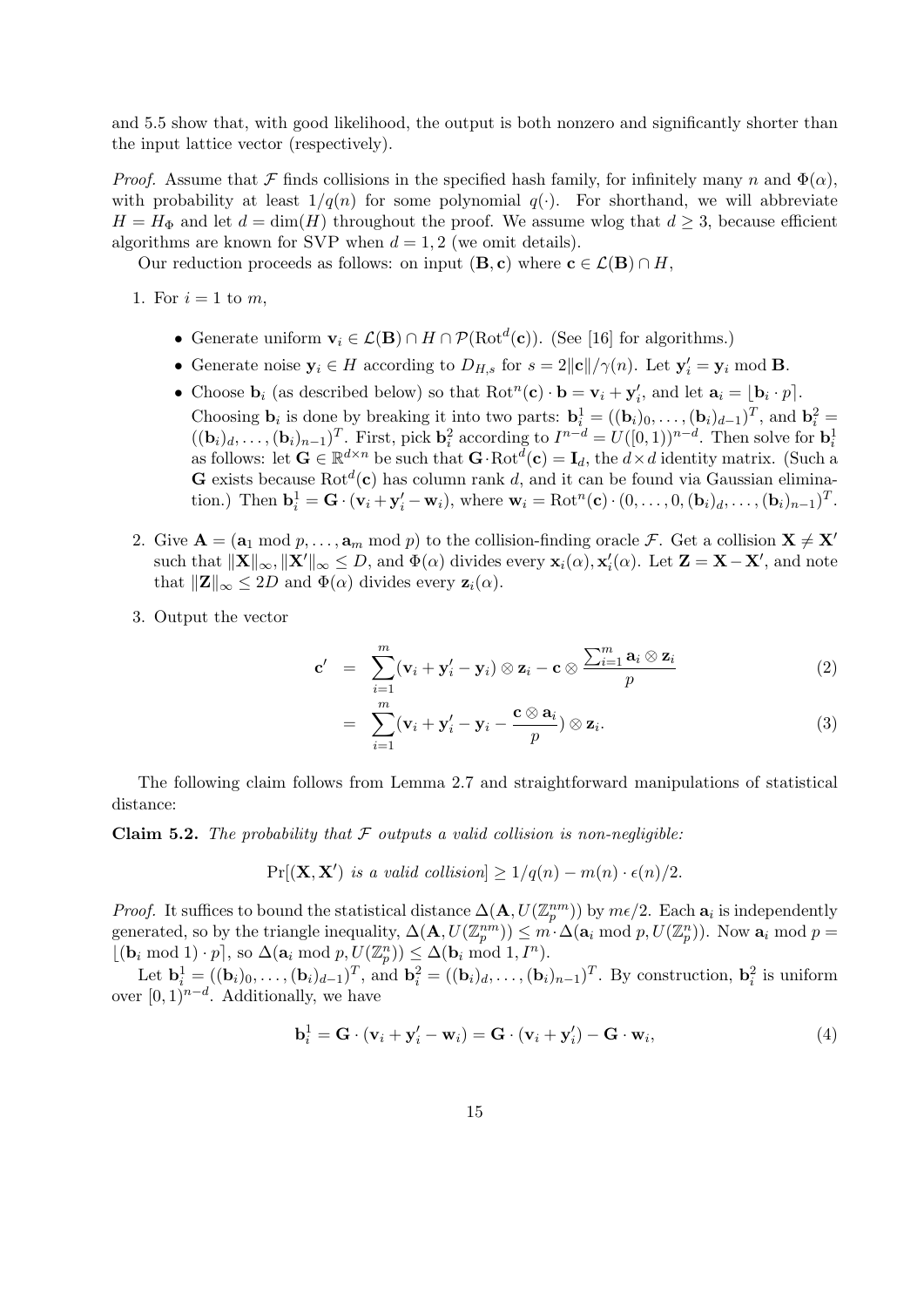where  $\mathbf{w}_i$  is a function of  $\mathbf{b}_i^2$ . Notice that  $\mathbf{y}'_i$  is distributed according to  $D_{H,s}$  mod  $\mathcal{P}(\mathbf{B})$ , so by Lemma 2.7,

$$
\Delta(\mathbf{y}_i', U(\mathcal{P}(\mathbf{B}))) \le \epsilon/2.
$$

Because  $\mathbf{v}_i$  is uniform over  $\mathcal{L}(\mathbf{B}) \cap H \cap \mathcal{P}(\mathrm{Rot}^d(\mathbf{c}))$ , we get

$$
\Delta(\mathbf{v}_i + \mathbf{y}'_i \bmod \mathrm{Rot}^d(\mathbf{c}), U(\mathcal{P}(\mathrm{Rot}^d(\mathbf{c})))) \le \epsilon/2,
$$

which by definition of **G** implies

$$
\Delta(\mathbf{G} \cdot (\mathbf{v}_i + \mathbf{y}'_i) \bmod 1, I^d) \le \epsilon/2.
$$

By Equation (4), we have that conditioned on any value  $\mathbf{v} \in [0,1)^{n-d}$ ,

$$
\Delta(\{\mathbf{b}_i^1 \bmod 1 \mid \mathbf{b}_i^2 = \mathbf{v}\}, I^d) \le \epsilon/2.
$$

Using standard manipulations of statistical distance, we conclude that  $\Delta(\mathbf{b}_i \bmod 1, I^n) \leq \epsilon/2$ , as desired.  $\Box$ 

Claim 5.3. If F outputs a valid collision,  $c' \in \mathcal{L}(\mathbf{B}) \cap H$ .

*Proof.* First observe that  $\mathcal{L}(\mathbf{B}) \cap H$  is a sublattice of  $\mathcal{L}(\mathbf{B})$ . We now examine the terms in Equation (2). By construction,  $\mathbf{v}_i + \mathbf{y}'_i - \mathbf{y}_i \in \mathcal{L}(\mathbf{B}) \cap H$ , and  $\mathbf{z}_i \in \mathbb{Z}^n$ , so the first summation is in  $\mathcal{L}(\mathbf{B}) \cap H$ . Next,  $f_{\mathbf{A}}(\mathbf{Z}) = \sum_i \mathbf{a}_i \otimes \mathbf{z}_i = 0 \text{ mod } p$  by the assumption that  $\mathcal F$  outputs a valid collision, so  $\frac{\sum_i \mathbf{a}_i \otimes \mathbf{z}_i}{n}$  $\frac{\mathbf{a}_i \otimes \mathbf{z}_i}{p} \in \mathbb{Z}^n$ . Since  $\mathbf{c} \in \mathcal{L}(\mathbf{B}) \cap H$ , the second term of Equation (2) is also in  $\mathcal{L}(B) \cap H$ .  $\Box$ 

**Claim 5.4.** Conditioned on F outputting a collision,  $Pr[c' \neq 0] \geq 3/4$ .

*Proof.* The main idea: because  $\mathbf{c}' \in H$ ,  $\mathbf{c}' = 0$  iff  $\Phi_k(\alpha)$  divides  $\mathbf{c}'(\alpha)$ . Because  $\Phi_k(\alpha)$  is irreducible, we can show that  $\mathbf{c}'(\alpha) = 0 \mod \Phi_k(\alpha)$  only when a sample from  $D_{\mathcal{L}(\mathbf{B}) \cap H, s, -\mathbf{y}'_1}$  hits a certain target lattice point exactly. By Lemma 2.11, the probability of this event is small.

Throughout the proof we implicitly condition all probabilities on the event that  $\mathcal F$  outputs a collision. Because  $\Phi(\alpha)$  divides  $\mathbf{c}'(\alpha)$  and  $\Phi(\alpha) \cdot \Phi_k(\alpha) = (\alpha^n - 1)$ , by Equation (3) we get

$$
\mathbf{c}' = 0 \iff \sum_{i=1}^m \left( \mathbf{v}_i(\alpha) + \mathbf{y}'_i(\alpha) - \mathbf{y}_i(\alpha) + \frac{\mathbf{c}(\alpha)\mathbf{a}_i(\alpha)}{p} \right) \cdot \mathbf{z}_i(\alpha) = 0 \bmod \Phi_k(\alpha).
$$

Since  $\mathbf{Z} \neq 0$ , there exists i such that  $\mathbf{z}_i \neq 0$ ; assume without loss of generality that  $i = 1$ . Then let  $h(\alpha) = \sum_{i>1} (\mathbf{v}_i(\alpha) + \mathbf{y}'_i(\alpha) - \mathbf{y}_i(\alpha) + \frac{\mathbf{c}(\alpha) \cdot \mathbf{a}_i(\alpha)}{p}) \cdot \mathbf{z}_i(\alpha)$  and rearrange terms, yielding

$$
\left(\mathbf{v}_1(\alpha) + \mathbf{y}_1'(\alpha) - \mathbf{y}_1(\alpha) + \frac{\mathbf{c}(\alpha) \cdot \mathbf{a}_1(\alpha)}{p}\right) \cdot \mathbf{z}_1(\alpha) = -\mathbf{h}(\alpha) \bmod \Phi_k(\alpha). \tag{5}
$$

Now because  $\mathbf{z}_1 \neq 0$  and  $\Phi(\alpha)$  divides  $\mathbf{z}_1(\alpha)$ , it must be that  $\mathbf{z}_1(\alpha) \neq 0 \mod \Phi_k(\alpha)$ . Since  $\mathbb{Z}[\alpha]/\Phi_k(\alpha)$  is an integral domain, there exists at most one element  $\mathbf{w}(\alpha) \in \mathbb{Z}[\alpha]/\Phi_k(\alpha)$  such that  $\mathbf{w}(\alpha) \cdot \mathbf{z}_1(\alpha) = -\mathbf{h}(\alpha) \bmod \Phi_k(\alpha)$ . If no such  $\mathbf{w}(\alpha)$  exists, then  $\mathbf{c}' \neq 0$  always, and we're done. If such a  $\mathbf{w}(\alpha)$  exists, then  $\mathbf{c}' = 0$  only when the multiplicand of  $\mathbf{z}_1(\alpha)$  in Equation (5) equals  $\mathbf{w}(\alpha)$ . Then  $\mathbf{c}' = 0$  only if:

$$
(\mathbf{y}'_1 - \mathbf{y}_1)(\alpha) = \mathbf{w}(\alpha) - \frac{\mathbf{c}(\alpha) \cdot \mathbf{a}_1(\alpha)}{p} - \mathbf{v}_1(\alpha) \bmod \Phi_k(\alpha).
$$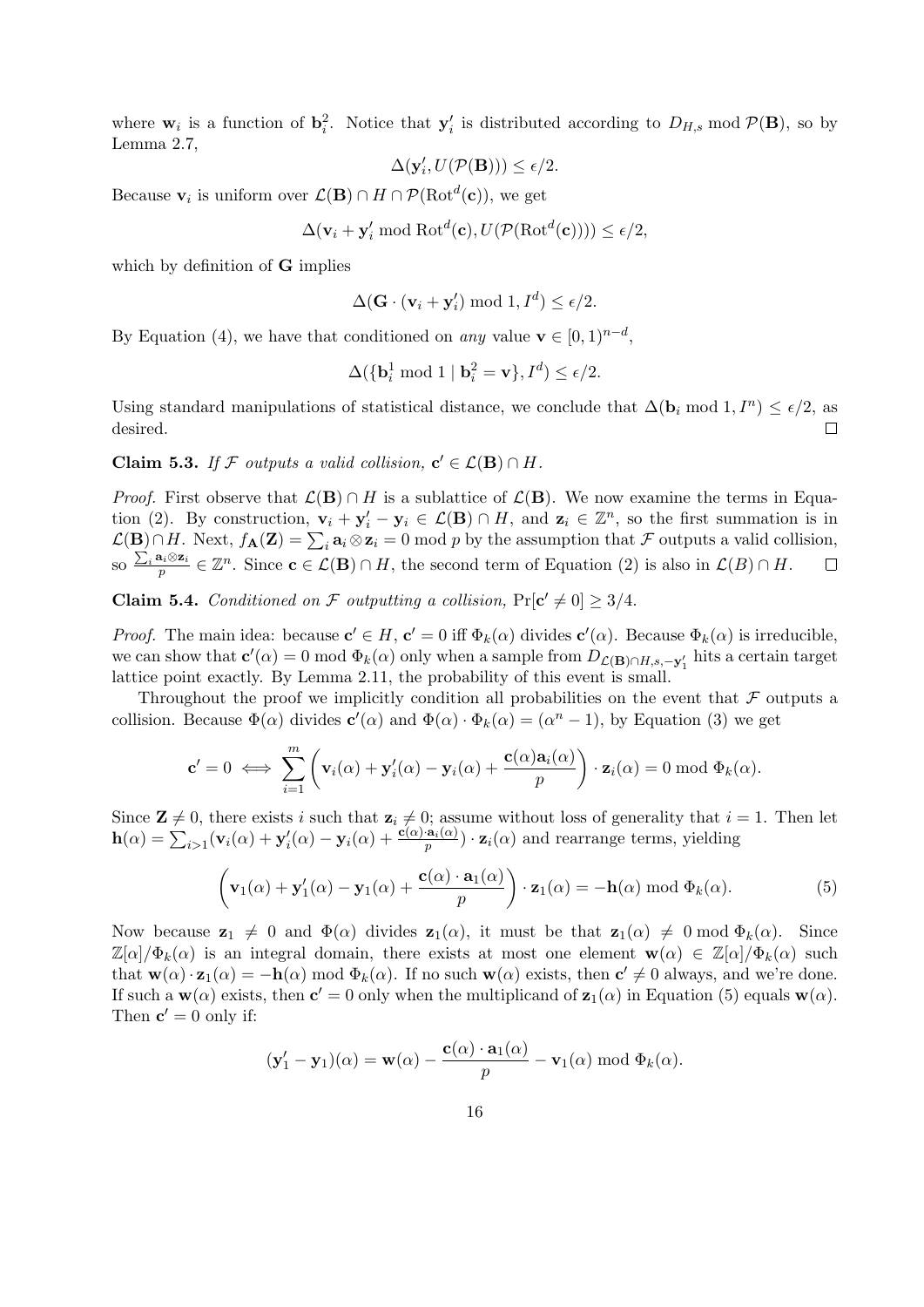Now,  $y_1$  is independent of  $v_1$  and the coins of F. Furthermore, conditioned on  $y'_1$ ,  $y_1$  is independent of  $h, z_1$ , and  $a_1$ , because these variables depend only on  $y'_1$  and other independent coins. Therefore by averaging over these variables, it suffices to bound

$$
M = \max_{\mathbf{h}'(\alpha)} \Pr\left[ (\mathbf{y}'_1 - \mathbf{y}_1)(\alpha) = \mathbf{h}'(\alpha) \bmod \Phi_k(\alpha) \mid \mathbf{y}'_1 \right].
$$

Because  $\Phi(\alpha)$  divides  $(\mathbf{y}'_1 - \mathbf{y}_1)(\alpha)$ ,

$$
M = \max_{\mathbf{h}'(\alpha)} \Pr\left[ (\mathbf{y}'_1 - \mathbf{y}_1)(\alpha) = \mathbf{h}'(\alpha) \bmod (\alpha^n - 1) \mid \mathbf{y}'_1 \right].
$$

Now given  $y'_1$ ,  $y_1 - y'_1$  is distributed according to  $D_{\mathcal{L}(\mathbf{B}) \cap H_{\Phi}, s, -y'_1}$  because  $y_1 - y'_1 \mathcal{L}(\mathbf{B}) \cap H_{\Phi}$ . By Lemma 2.11 and because  $d \geq 3$ ,

$$
M \leq 2^{-d} \cdot \frac{1+\epsilon}{1-\epsilon} \leq 1/4
$$

for sufficiently large  $n$ .

**Claim 5.5.** Conditioned on F outputting a collision,  $Pr\left[\|\mathbf{c}'\| \leq \frac{\|\mathbf{c}\|}{2}\right] \geq 1/2$ .

*Proof.* Throughout the proof we implicitly condition all probabilities on the event that  $\mathcal F$  outputs a collision. First, it is sufficient to establish the bound  $E[\Vert \mathbf{c}' \Vert] \leq \frac{\Vert \mathbf{c} \Vert}{4}$  $\frac{\mathbf{c}_{\parallel}}{4}$ , because by Markov's inequality, this implies  $Pr\left[\Vert \mathbf{c}' \Vert > \frac{\Vert \mathbf{c} \Vert}{2} \right]$  $\left\lfloor \frac{c}{2} \right\rfloor$   $\leq$  1/2. Now by Equation (2) and the triangle inequality,

$$
\|\mathbf{c}'\| \leq \sum_{i=1}^m \left\|(\mathbf{v}_i + \mathbf{y}'_i - \frac{\mathbf{c} \otimes \mathbf{a}_i}{p}) \otimes \mathbf{z}_i\right\| + \sum_{i=1}^m \|\mathbf{y}_i \otimes \mathbf{z}_i\|.
$$
 (6)

Now using the fact that  $Rot<sup>n</sup>(**c**) \cdot **b**<sub>i</sub> = **v**<sub>i</sub> + **y**'<sub>i</sub>$ , we get

$$
\mathbf{v}_{i} + \mathbf{y}'_{i} - \frac{\mathbf{c} \otimes \mathbf{a}_{i}}{p} = \frac{\text{Rot}^{n}(\mathbf{c}) \cdot \mathbf{b}_{i} \cdot p - \text{Rot}^{n}(\mathbf{c}) \cdot \mathbf{a}_{i}}{p} = \frac{\text{Rot}^{n}(\mathbf{c})(\mathbf{b}_{i} \cdot p - \mathbf{a}_{i})}{p}
$$

Since  $\|\mathbf{b}_i \cdot p - \mathbf{a}_i\|_{\infty} \le 1/2$ , we get

$$
\left\|\mathbf{v}_i+\mathbf{y}_i'-\frac{\mathbf{c}\otimes\mathbf{a}_i}{p}\right\|_{\infty}\leq\frac{n\|\mathbf{c}\|}{2p}.
$$

Now we use the fact that  $||\mathbf{z}_i||_1 \leq 2n \cdot D$ , yielding

$$
\left\|(\mathbf{v}_i+\mathbf{y}_i'-\frac{\mathbf{c}\otimes \mathbf{a}_i}{p})\otimes \mathbf{z}_i\right\|_{\infty}\leq \left\|\mathbf{v}_i+\mathbf{y}_i'-\frac{\mathbf{c}\otimes \mathbf{a}_i}{p}\right\|_{\infty}\cdot \|\mathbf{z}_i\|_1\leq \frac{n^2\|\mathbf{c}\|D}{p}.
$$

Finally, using the fact that  $\|\mathbf{w}\| \leq \sqrt{n} \|\mathbf{w}\|_{\infty}$  for any *n*-dimensional vector **w** and summing over  $i = 1, \ldots, m$ , we get that the first summation in Equation (6) is at most  $\frac{mn^{2.5}||c||D}{p}$ .

Next we analyze the second term of Equation (6). Conditioned on  $y_i'$ , the distribution of  $y_i - y_i' \in \mathcal{L}(\mathbf{B}) \cap H$  is  $D_{\mathcal{L}(\mathbf{B}) \cap H, s, -y_i'}$ , and is independent of  $\mathbf{A}, \mathbf{Z}$ , and the coins of  $\mathcal{F}$ . Recall that

 $\Box$ 

.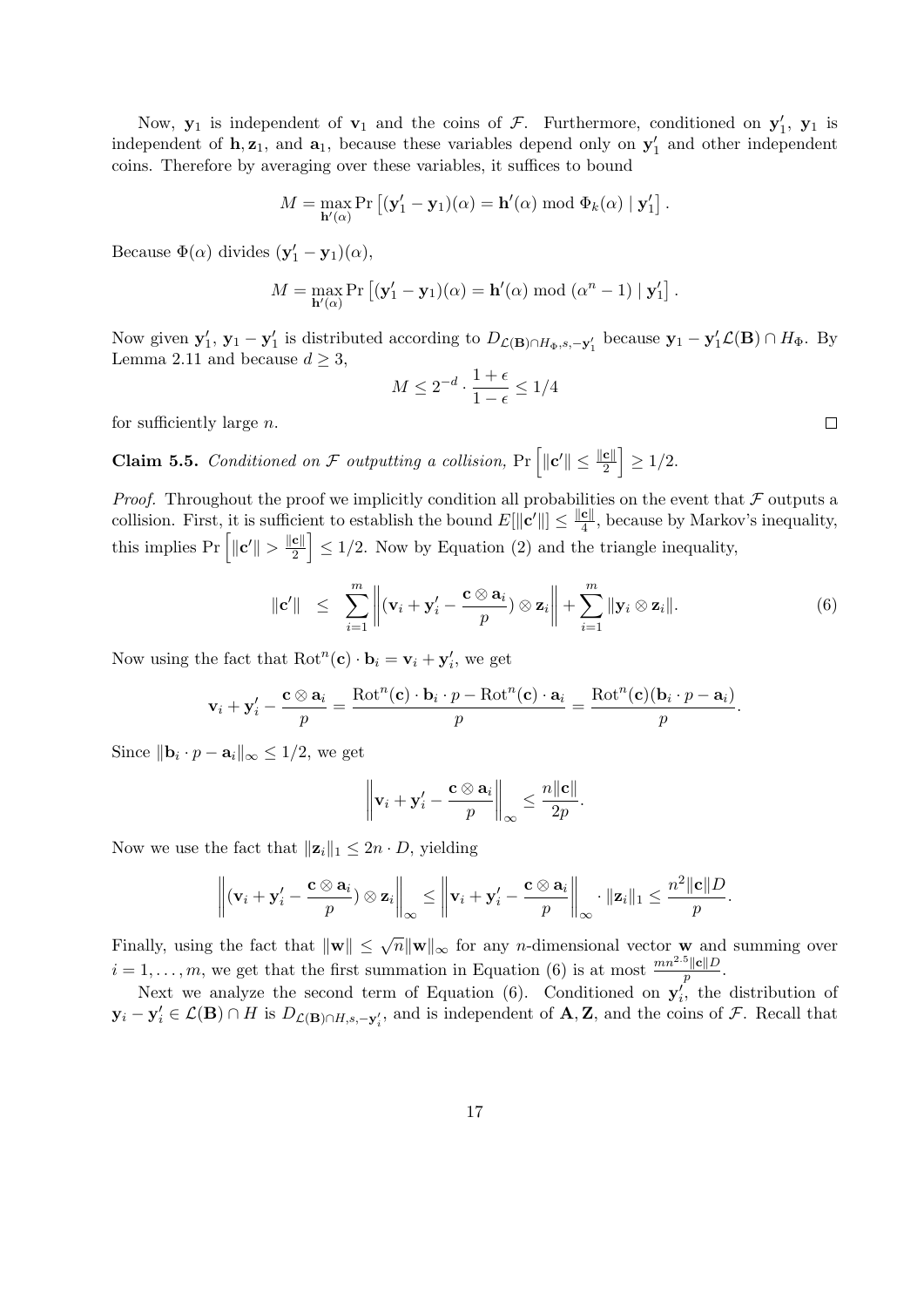$s = 2||{\bf c}||/\gamma(n) > 2\eta_{\epsilon}({\bf \mathcal{L}}({\bf B}) \cap H)$ , by assumption on the input to SUBINCSVP. Also recall that  ${\bf y}_i$ is chosen according to  $D_{H,s}$ , and that  $z_i \in H$ . So by Lemma 2.9,

$$
E\left[\|\mathbf{y}_i\otimes\mathbf{z}_i\|^2\mid\mathbf{y}_i'\right] = E_{(\mathbf{y}_i-\mathbf{y}_i')\leftarrow D_{\mathcal{L}(\mathbf{B})\cap H,s,-\mathbf{y}_i'}\left[\|((\mathbf{y}_i-\mathbf{y}_i')-(-\mathbf{y}_i'))\otimes\mathbf{z}_i\|^2\right]
$$
  

$$
\leq s^2\|\mathbf{z}_i\|^2 \cdot d
$$
  

$$
\leq s^2n^2D^2.
$$

Because  $\text{Var}[X] = E[X^2] - E[X]^2 \ge 0$  for any random variable X, it must be that  $E[\|\mathbf{y}_i \otimes \mathbf{z}_i\| \mid \mathbf{y}_i'] \le$  $n \cdot s \cdot D$ . Adding up and averaging over all  $y'_i$ , we get

$$
\sum_{i=1}^{m} E\left[\|\mathbf{y}_i \otimes \mathbf{z}_i\|\right] \leq m \cdot n \cdot s \cdot D = \frac{2m \cdot n \cdot \|\mathbf{c}\| \cdot D}{\gamma(n)}.
$$

Combining everything, we get:

$$
E[\|\mathbf{c}'\|] \leq \frac{m \cdot n^{2.5} \cdot \|\mathbf{c}\| \cdot D}{p} + \frac{2m \cdot n \cdot \|\mathbf{c}\| \cdot D}{\gamma(n)}
$$
  
= 
$$
\|\mathbf{c}\| \cdot \left( \frac{m \cdot n^{2.5} \cdot D}{p} + \frac{2m \cdot n \cdot D}{\gamma(n)} \right).
$$

Using the hypotheses  $p \geq 8mn^{2.5}D$  and  $\gamma(n) \geq 16mnD$ , we get  $E[\Vert \mathbf{c}' \Vert] \leq \Vert \mathbf{c} \Vert/4$ , as desired.  $\Box$ 

Then by Claims 5.4 and 5.5 and the union bound, we get that (conditioned on  $\mathcal F$  producing a collision) the probability that  $c'$  is a solution to the SUBINCSVP instance is at least  $1/4$ . By Claim 5.2, the reduction solves SubIncSVP in the worst case with non-negligible probability, which can be amplified to high probability by standard repetition techniques. This completes the proof.  $\Box$ 

Putting it all together. Using the relationship between  $\eta_{\epsilon}$  and  $\lambda_{n-1}$ , restricting n to be prime, and setting the knapsack parameters appropriately, we get collision-resistant hash functions:

**Corollary 5.6.** For any  $m(n) = \Theta(\log n)$ , there exist  $D(n) = \Theta(1)$  and  $p(n) = n^{2.5+\Theta(1)}$  such that:  $\mathcal{H}(\mathbb{Z}_{p(n)}^n,S_{D(n),\Phi_1(\alpha)},m(n))$  is a hash function ensemble for which finding collisions for infinitely many prime n is at least as hard as solving  $SVP_{\gamma}$  with high probability in the worst case for infinitely many prime n within a factor  $\gamma(n) = n \cdot \text{poly}(\log n)$ .

*Proof.* We can choose  $D(n)$  and  $p(n)$  such that  $\frac{m(n) \log D(n)}{\log p(n)} = \Theta(1)$  is greater than 1 (yielding a hash function) and satisfying the hypothesis of Theorem 5.1. Because n is prime,  $(\alpha^n - 1)/\Phi_n(\alpha) =$  $\Phi_1(\alpha)$ , so by Theorem 5.1 and Lemma 3.4 we have an algorithm for SUBSVP $_{\Theta(n \log n)}^{n_{\epsilon(n)}}$  in  $H_{\Phi_1}$ . By Lemma 2.8, this is an algorithm for  $SUBSVP_{n\text{-poly}(\log n)}^{\\\lambda_{n-1}}$  in  $H_{\Phi_1}$ . Again because n is prime, by Lemma 3.5 we have  $\lambda_{n-1} = \lambda_1$  on  $\mathcal{L}(\mathbf{B}) \cap H_{\Phi_1}$ , so (finally) by Proposition 3.10 we get an algorithm for  $\text{SVP}_{n\text{-poly}(\log n)}$ .  $\Box$ 

**Corollary 5.7.** For any constant  $\delta > 0$ , there exist  $D(n) = n^{\Theta(1)}$ ,  $p(n) = n^{2.5 + \Theta(1)}$ , and  $m(n) =$  $\Theta(1)$  such that:  $\mathcal{H}(\mathbb{Z}_{p(n)}^n, S_{D(n),\Phi_1(\alpha)}, m(n))$  is a hash function ensemble for which finding collisions for infinitely many prime n is at least as hard as solving  $SVP_{\gamma}$  with high probability in the worst case for infinitely many prime n within a factor  $\gamma(n) = n^{1+\delta}$ .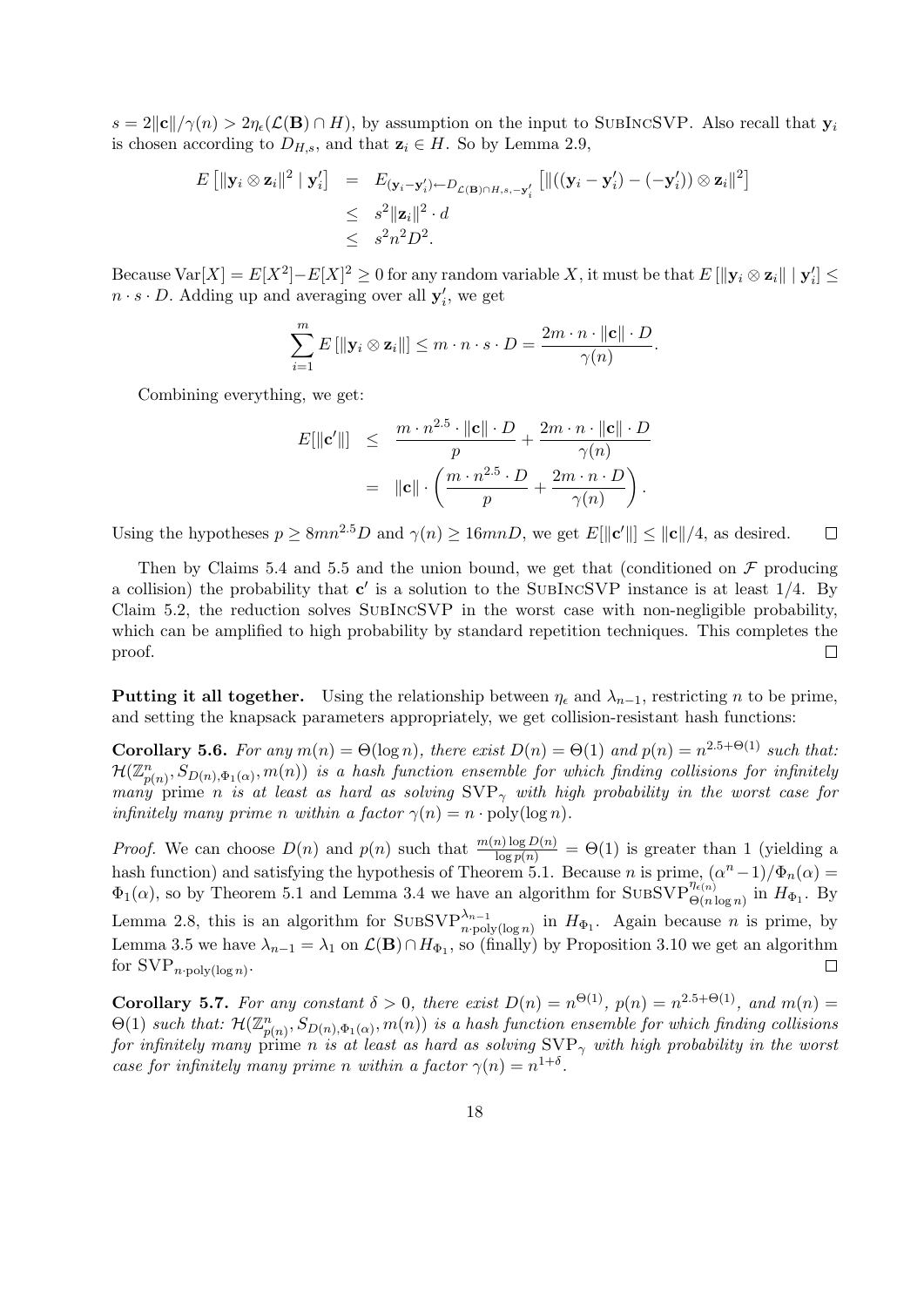*Proof.* We can choose  $D(n) = \Theta(n^{\delta/2})$  and a large enough  $m(n) = \Theta(1)$  so that  $\frac{m(n) \log D(n)}{\log p(n)} > 1$ . The chain of reductions is the same as in the proof of Corollary 5.6, yielding an  $\widetilde{\text{SVP}}$  algorithm with approximation factor  $n \cdot m(n) \cdot D(n) \cdot \text{poly}(\log n) \leq n^{1+\delta}$ .  $\Box$ 

## 6 Acknowledgements

We thank the anonymous reviewers for their helpful and thorough comments, and especially for a simplified proof of Lemma 2.11.

## References

- [1] M. Ajtai. Generating hard instances of lattice problems (extended abstract). In Proc. 28th Annual ACM Symposium on Theory of Computing (STOC 1996), pages 99–108, 1996.
- [2] M. Ajtai. The shortest vector problem in  $L_2$  is NP-hard for randomized reductions (extended abstract). In Proc. 30th Annual ACM Symposium on Theory of Computing (STOC 1998), pages 10–19, 1998.
- [3] M. Ajtai and C. Dwork. A public-key cryptosystem with worst-case/average-case equivalence. In Proc. 29th Annual ACM Symposium on Theory of Computing (STOC 1997), pages 284–293, 1997.
- [4] S. Arora, L. Babai, J. Stern, and Z. Sweedyk. The hardness of approximate optima in lattices, codes, and systems of linear equations. J. Computer and System Sciences, 54(2):317–331, 1997.
- [5] J.-Y. Cai and A. Nerurkar. Approximating the SVP to within a factor  $(1+1/\text{dim}^{\epsilon})$  is NP-hard under randomized reductions. Jounal of Computer and System Sciences, 59(2):221–239, 1999.
- [6] J.-Y. Cai and A. P. Nerurkar. An improved worst-case to average-case connection for lattice problems. In Proc. 38th Annual Symposium on Foundations of Computer Science (FOCS 1997), page 468, 1997.
- [7] I. Dinur, G. Kindler, and S. Safra. Approximating-CVP to within almost-polynomial factors is NP-hard. In Proc. 39th Annual Symposium on Foundations of Computer Science (FOCS 1998), pages 99–111. IEEE Computer Society, 1998.
- [8] D. S. Dummit and R. M. Foote. Abstract Algebra. Prentice Hall, Upper Saddle River, NJ, USA, second edition, 1999.
- [9] R. Genarro, Y. Gertner, J. Katz, and L. Trevisan. Bounds on the efficiency of generic cryptographic constructions. SIAM J. Computing, 35(1):217–246, 2005.
- [10] O. Goldreich, S. Goldwasser, and S. Halevi. Collision-free hashing from lattice problems. Electronic Colloquium on Computational Complexity (ECCC) Report TR96-042, 1996.
- [11] O. Goldreich, S. Goldwasser, and S. Halevi. Public-key cryptosystems from lattice reduction problems. In Proc. 17th Annual Conference on Advances in Cryptology (CRYPTO 1997), pages 112–131. Springer-Verlag, 1997.